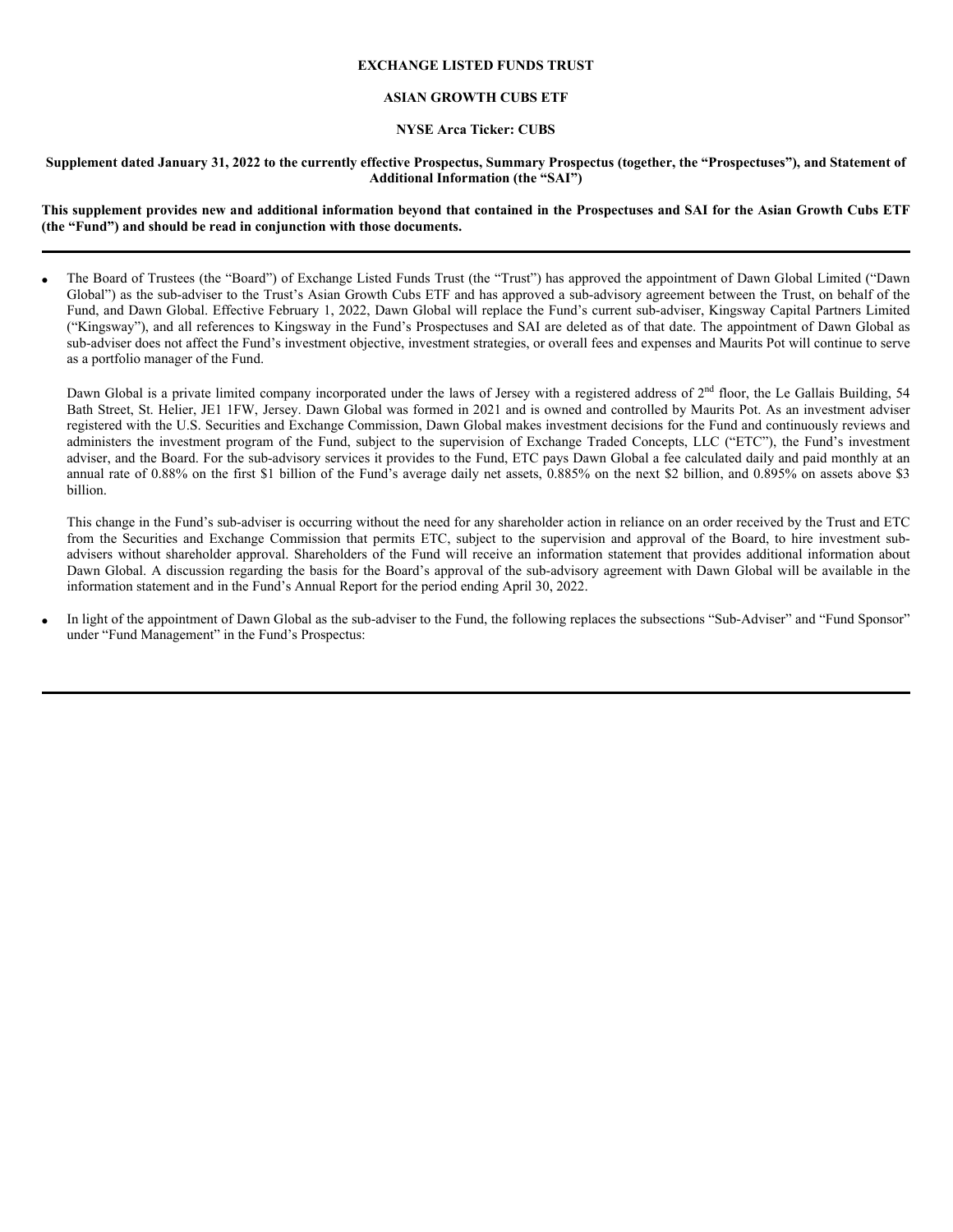#### **Sub-Adviser**

Dawn Global Limited is a private limited company incorporated under the laws of Jersey with a registered address of  $2<sup>nd</sup>$  floor, the Le Gallais Building, 54 Bath Street, St. Helier, JE1 1FW, Jersey. As an investment adviser registered with the U.S. Securities and Exchange Commission, the Sub-Adviser makes investment decisions for the Fund and continuously reviews and administers the investment program of the Fund, subject to the supervision of the Adviser and the Board. Under a sub-advisory agreement, with respect to the Fund, the Adviser pays the Sub-Adviser a fee calculated daily and paid monthly out of the fee the Adviser receives from the Fund. The Sub-Adviser has agreed to assume the Adviser's responsibility to pay, or cause to be paid, all expenses of the Fund, except Excluded Expenses, and has agreed, to the extent applicable, to pay the Adviser a minimum fee.

A discussion regarding the basis for the Board's approval of the sub-advisory agreement with the Sub-Adviser will be available in the Fund's Annual Report to Shareholders for the fiscal year ending April 30, 2022.

Pursuant to an SEC exemptive order and subject to the conditions of that order, the Adviser may, with Board approval but without shareholder approval, change or select new sub-advisers, materially amend the terms of an agreement with a sub-adviser (including an increase in its fee), or continue the employment of a sub-adviser after an event that would otherwise cause the automatic termination of services. Shareholders will be notified of any sub-adviser changes.

The following replaces the first paragraph under "Portfolio Managers" in the Fund's Prospectus:

Mr. Pot founded Dawn Global Limited, the Fund's sub-adviser, in 2021 and serves as its Chief Investment Officer. He began his career in mergers and acquisitions at Goldman Sachs and commodity trading at Vitol. From 2016-2021, Mr. Pot was a Partner and Senior Investment Analyst at Kingsway Capital where he focused on emerging markets public and private equity investing. He earned a Bachelor of Arts degree (Magna Cum Laude) in Economics from Middlebury College, Vermont.

The following replaces the corresponding paragraph under "The Portfolio Managers" in the Fund's SAI:

**Portfolio Manager Compensation.** Mr. Pot is compensated by Dawn Global and does not receive any compensation directly from the Fund or the Adviser. Dawn Global pays Mr. Pot a salary plus a discretionary bonus, which is based on the overall profitability of Dawn Global.

 Additionally, the Fund's investment strategy results in a low portfolio turnover; therefore, the following sentence is added to the first paragraph under "Additional Principal Investment Strategies" in the Prospectus – "The Sub-Adviser employs a low turnover portfolio approach and, under normal circumstances, expects portfolio activity to occur no less than once per quarter and no more than once per month."

#### **PLEASE RETAIN THIS SUPPLEMENT FOR FUTURE REFERENCE.**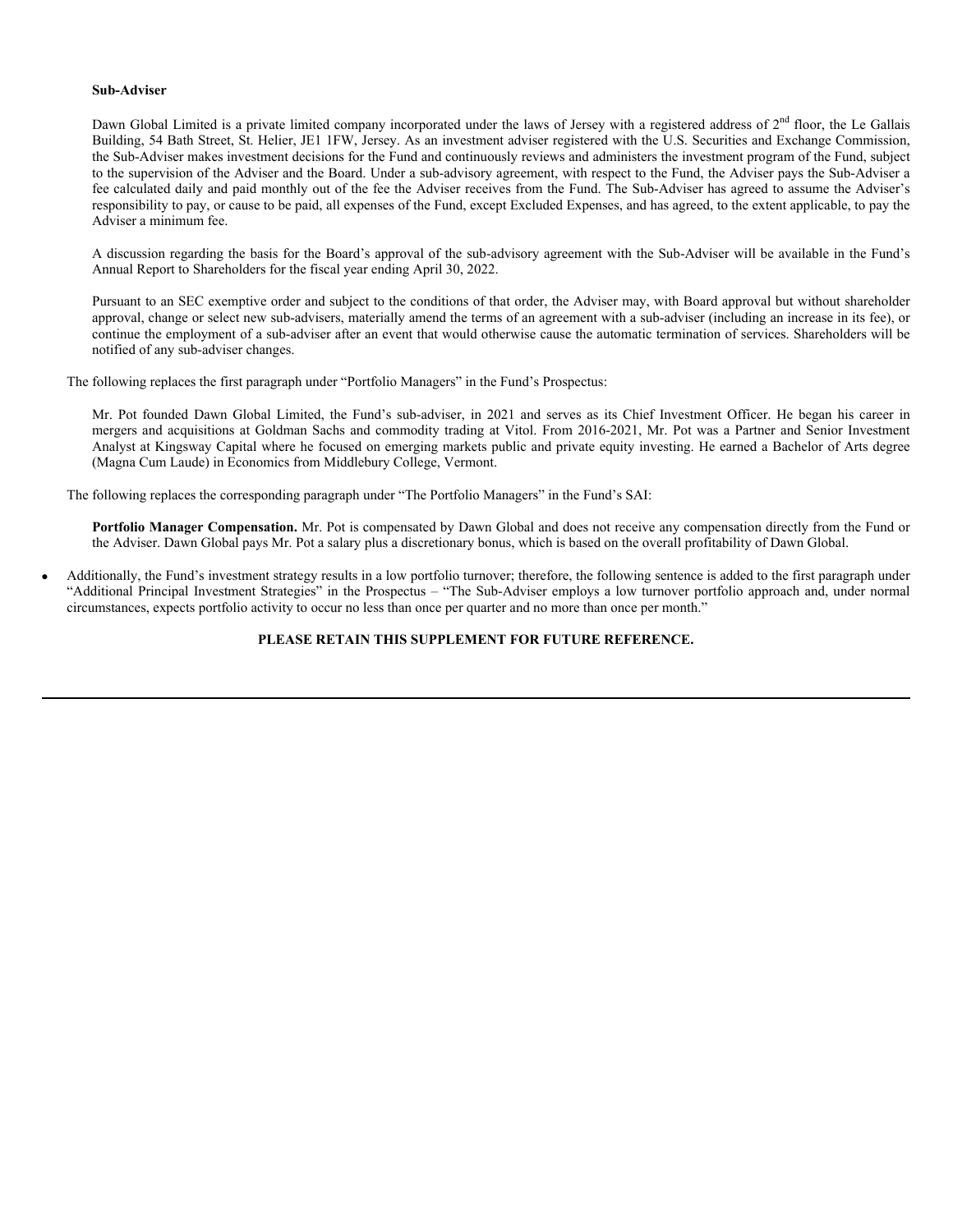# **EXCHANGE LISTED FUNDS TRUST**

**Armor US Equity Index ETF (NYSE Arca Ticker: ARMR) Asian Growth Cubs ETF (NYSE Arca Ticker: CUBS) Cabana Target Drawdown 5 ETF (NYSE Arca Ticker: TDSA) Cabana Target Drawdown 7 ETF (NYSE Arca Ticker: TDSB) Cabana Target Drawdown 10 ETF (NYSE Arca Ticker: TDSC) Cabana Target Drawdown 13 ETF (NYSE Arca Ticker: TDSD) Cabana Target Drawdown 16 ETF (NYSE Arca Ticker: TDSE) Corbett Road Tactical Opportunity ETF (NYSE Arca Ticker: OPPX) High Yield ETF (NYSE Arca Ticker: HYLD) QRAFT AI-Enhanced U.S. Large Cap ETF (NYSE Arca Ticker: QRFT) QRAFT AI-Enhanced U.S. Large Cap Momentum ETF (NYSE Arca Ticker: AMOM) QRAFT AI-Enhanced U.S. High Dividend ETF (NYSE Arca Ticker: HDIV) QRAFT AI-Enhanced U.S. Next Value ETF (NYSE Arca Ticker: NVQ)** 

**(each, a "Fund" and collectively, the "Funds")** 

**Supplement dated August 19, 2021 to each Fund's currently effective summary prospectus and prospectus (together, the "Prospectuses") and Statement of Additional Information ("SAI")** 

**This supplement provides new and additional information beyond that contained in the Prospectuses and SAI for each Fund and should be read in conjunction with those documents.**   $\mathcal{L}_\text{max} = \mathcal{L}_\text{max} = \mathcal{L}_\text{max} = \mathcal{L}_\text{max} = \mathcal{L}_\text{max} = \mathcal{L}_\text{max} = \mathcal{L}_\text{max} = \mathcal{L}_\text{max} = \mathcal{L}_\text{max} = \mathcal{L}_\text{max} = \mathcal{L}_\text{max} = \mathcal{L}_\text{max} = \mathcal{L}_\text{max} = \mathcal{L}_\text{max} = \mathcal{L}_\text{max} = \mathcal{L}_\text{max} = \mathcal{L}_\text{max} = \mathcal{L}_\text{max} = \mathcal{$ 

#### **Applicable to all Funds except Asian Growth Cubs ETF and High Yield ETF**

Travis Trampe no longer serves as a portfolio manager of the Funds. Accordingly, all references to Mr. Trampe in each Fund's Prospectuses and SAI are hereby deleted.

### **Applicable to all Funds except Armor US Equity Index ETF, Asian Growth Cubs ETF, Corbett Road Tactical Opportunity ETF, High Yield ETF, QRAFT AI-Enhanced U.S. Large Cap ETF, QRAFT AI-Enhanced U.S. Large Cap Momentum ETF, and QRAFT AI-Enhanced U.S. High Dividend ETF**

Todd Alberico and Gabriel Tan of Exchange Traded Concepts, LLC, the Funds' investment adviser, have begun serving as portfolio managers of the Funds in place of Travis Trampe. Accordingly, Messrs. Alberico and Tan replace Mr. Trampe in each Fund's Prospectuses and SAI and the following specific information is added:

 Under the section titled **"Portfolio Managers"** of each Fund's prospectus the following information is added:

Todd Alberico joined the Adviser in November 2020, having spent the past 14 years in ETF trading at Goldman Sachs, Cantor Fitzgerald, and, most recently, Virtu Financial. He spent most of that time focused on the Trading and Portfolio Risk Management of ETFs exposed to international and domestic equity. He has worked on several different strategies including lead market-making and electronic trading, to customer facing institutional business developing models for block trading as well as transitional trades. Mr. Alberico graduated from St. John's University in NY with a Bachelor of Science degree in Finance.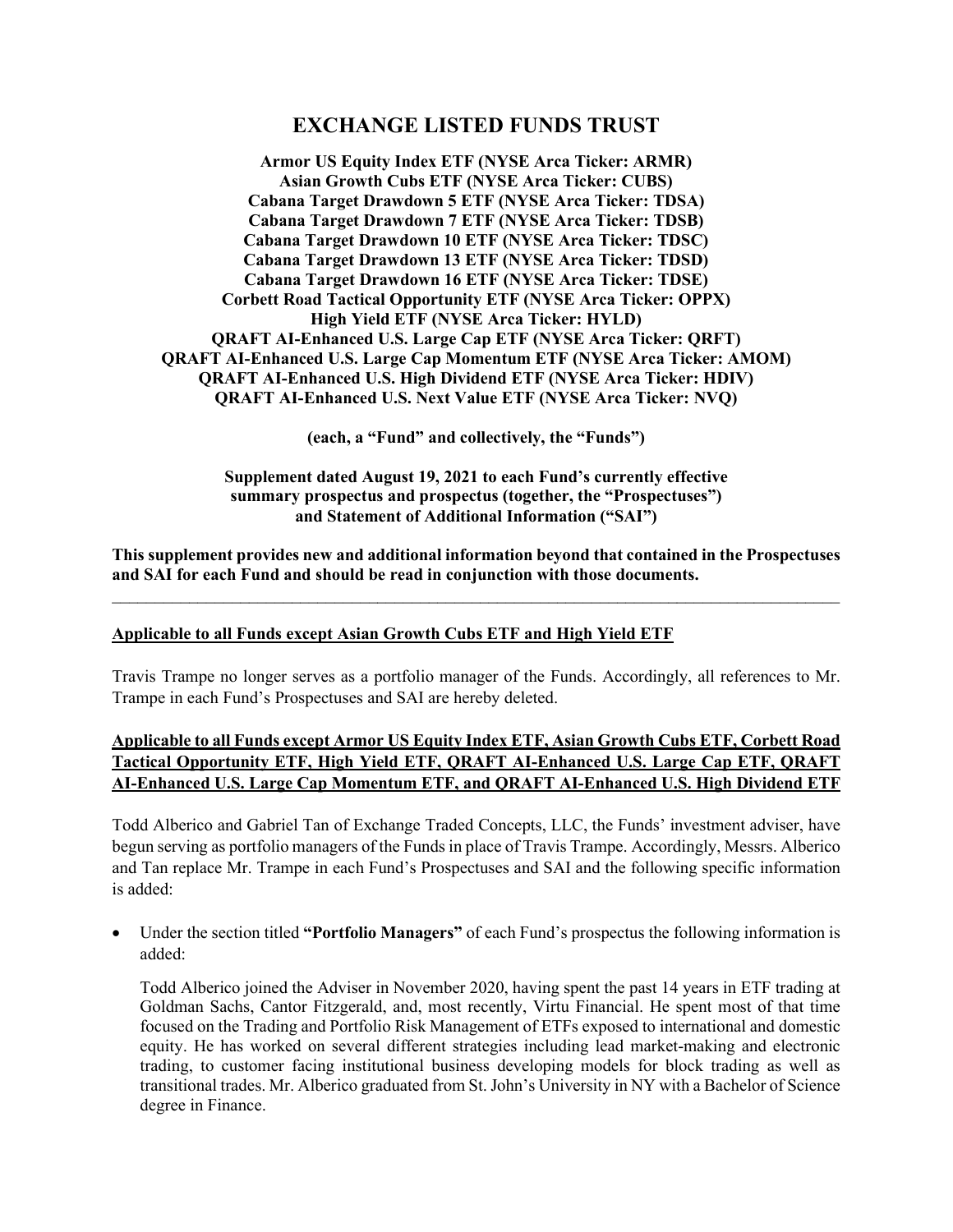Gabriel Tan joined the Adviser in May 2019 as an Associate Portfolio Manager and was promoted to Portfolio Manager in December 2020. He began his career at UBS and BBR Partners where he worked as a financial planning analyst and a portfolio strategist for over four years. During his time there, he developed comprehensive wealth management solutions focused on portfolio optimization, trust and estate planning, and tax planning.

 Under the subsection titled **"Portfolio Manager Compensation"** of each Fund's SAI, the following information is added:

Compensation for Messrs. Alberico and Tan includes a salary and discretionary bonus based on the profitability of the Adviser. Neither Mr. Alberico's nor Mr. Tan's compensation is directly related to the performance of the underlying assets.

 Under the subsection titled **"Fund Shares Owned by the Portfolio Managers"** of each Fund's SAI, the following information is added:

As of July 31, 2021, neither Mr. Alberico nor Mr. Tan beneficially owned shares of the Fund.

 Under the subsection titled **"Other Accounts Managed by the Portfolio Managers"** of each Fund's SAI, the following information is added:

|               | <b>Registered Investment</b><br>Companies*^ |                                                   | <b>Other Pooled</b><br><b>Investment</b><br>Vehicles* |                                                | Other Accounts*                     |                                                |
|---------------|---------------------------------------------|---------------------------------------------------|-------------------------------------------------------|------------------------------------------------|-------------------------------------|------------------------------------------------|
| <b>Name</b>   | <b>Number of</b><br><b>Accounts</b>         | <b>Total</b><br><b>Assets</b><br>(in<br>millions) | <b>Number</b><br><sup>of</sup><br><b>Accounts</b>     | <b>Total</b><br><b>Assets</b><br>(in millions) | <b>Number of</b><br><b>Accounts</b> | <b>Total</b><br><b>Assets</b><br>(in millions) |
| Todd Alberico | 41                                          | \$3,936                                           |                                                       | \$85.19                                        | $\theta$                            | \$0                                            |
| Gabriel Tan   | 41                                          | \$3,936                                           |                                                       | \$85.19                                        | $\theta$                            | \$0                                            |

\*Information provided as of July 31, 2021. None of the accounts managed by the portfolio managers are subject to performance-based advisory fees.

^Inclusive of the Fund(s) covered by this SAI.

#### **Applicable to all Funds**

Matthew Fleischer has replaced Patrick Keniston as the chief compliance officer of Exchange Listed Funds Trust. Accordingly, all references in each Fund's SAI to Patrick Keniston are hereby deleted and the following information is added to the table in the subsection titled **"Officers"** in each Fund's SAI:

The address of Matthew Fleischer is c/o Exchange Listed Funds Trust, 10900 Hefner Pointe Drive, Suite 400, Oklahoma City, Oklahoma 73120.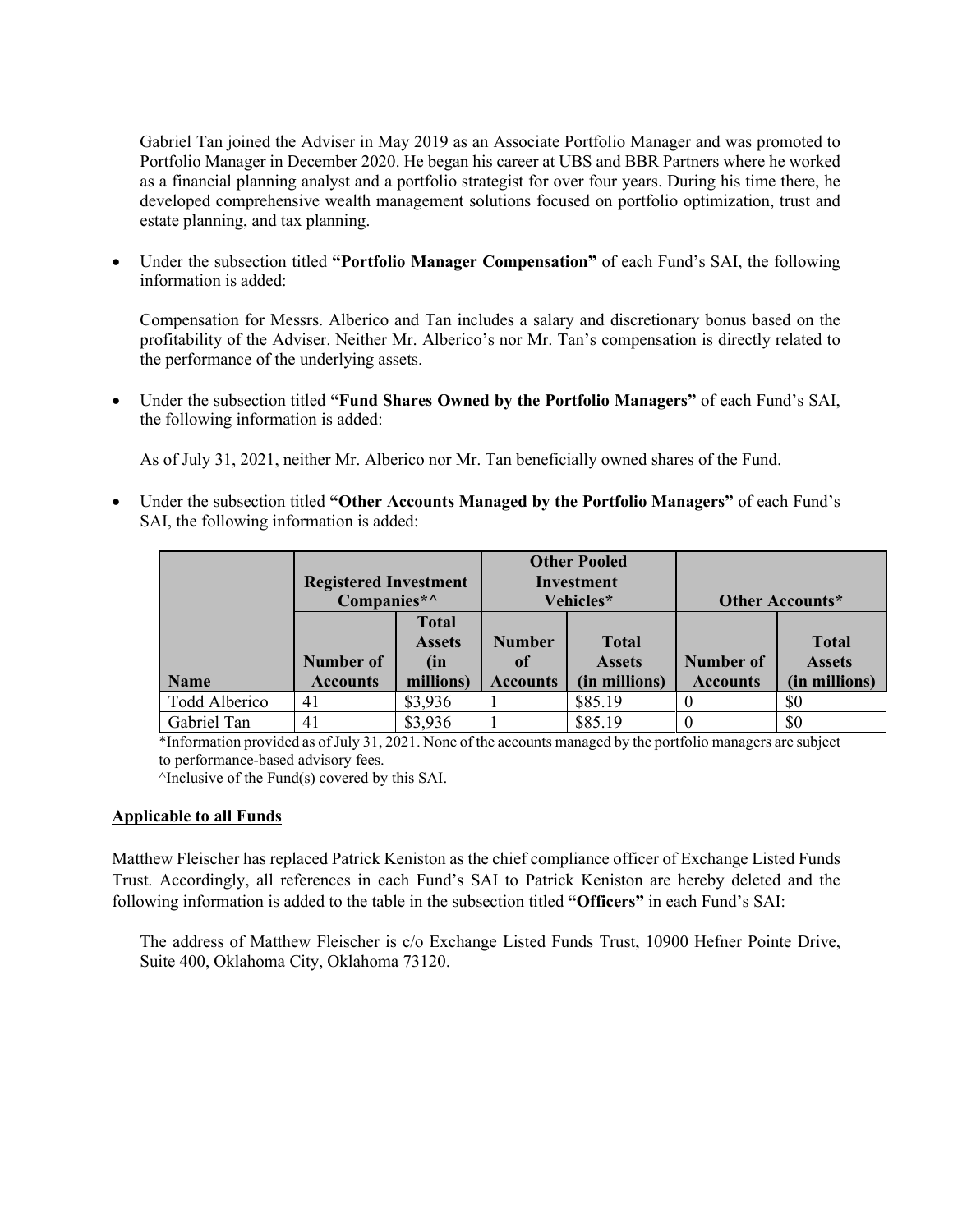|                      |                                        | <b>Term of</b><br><b>Office and</b> |                                        |
|----------------------|----------------------------------------|-------------------------------------|----------------------------------------|
| <b>Name</b>          | <b>Position(s)</b><br><b>Held with</b> | Length of<br><b>Time</b>            | <b>Principal Occupation(s)</b>         |
| and Year of Birth    | the Trust                              | Served <sup>1</sup>                 | <b>During Past 5 Years</b>             |
| Matthew B. Fleischer | Chief                                  | Since 2021                          | Associate Counsel, Ameriprise          |
| (1983)               | Compliance                             |                                     | Financial, Columbia Threadneedle Funds |
|                      | Officer                                |                                     | $(2015$ to $2017)$ ; Vice President,   |
|                      |                                        |                                     | Compliance, Goldman Sachs Group,       |
|                      |                                        |                                     | Inc., Goldman Sachs Asset Management   |
|                      |                                        |                                     | Funds (2017 to 2021); Chief Compliance |
|                      |                                        |                                     | Officer, Exchange Traded Concepts,     |
|                      |                                        |                                     | LLC (since 2021); Chief Compliance     |
|                      |                                        |                                     | Officer, Exchange Traded Concepts      |
|                      |                                        |                                     | Trust (since 2021).                    |

 $\frac{1}{1}$  Each officer serves at the pleasure of the Board.

# **PLEASE RETAIN THIS SUPPLEMENT FOR FUTURE REFERENCE.**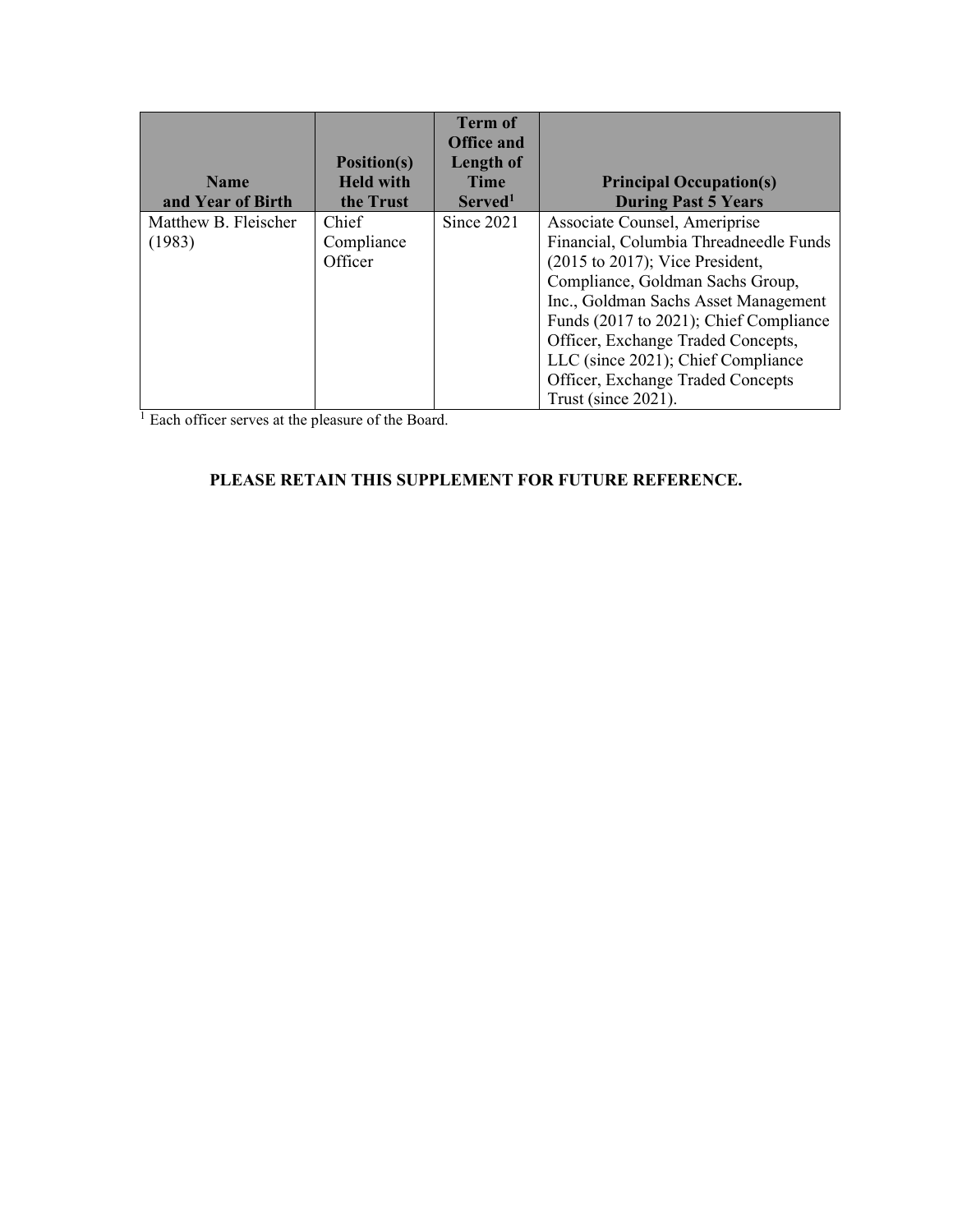### EXCHANGE LISTED FUNDS TRUST

Prospectus

June 21, 2021

## Asian Growth Cubs ETF

Principal Listing Exchange for the Fund: NYSE Arca, Inc. Ticker Symbol: CUBS

Neither the U.S. Securities and Exchange Commission (the "SEC") nor any state securities commission has approved or disapproved of these securities or passed upon the accuracy or adequacy of this Prospectus. Any representation to the contrary is a criminal offense.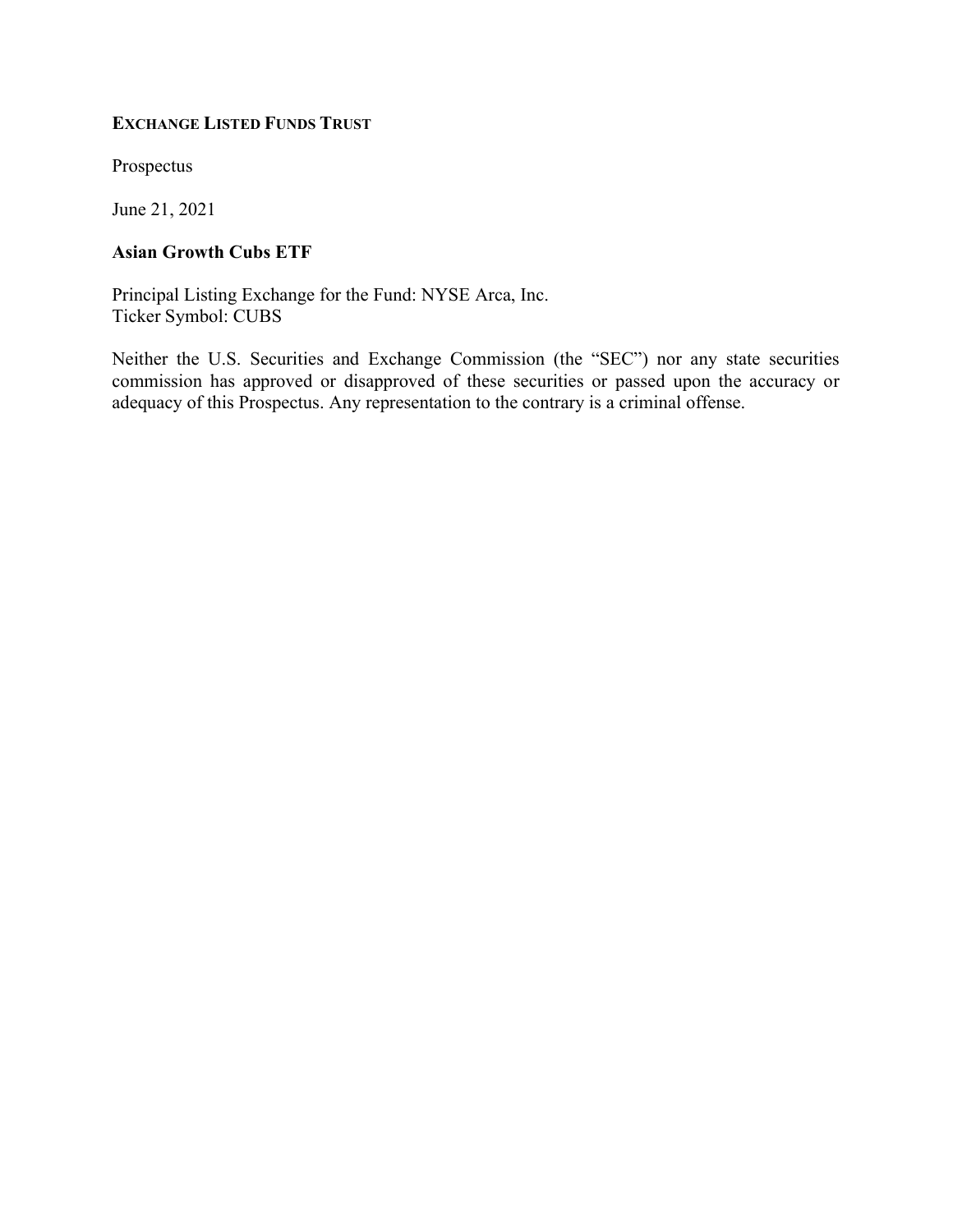# About This Prospectus

This Prospectus has been arranged into different sections so that you can easily review this important information. For detailed information about the Fund, please see:

|                                                                | Page |
|----------------------------------------------------------------|------|
|                                                                |      |
| <b>ADDITIONAL PRINCIPAL INVESTMENT STRATEGIES INFORMATION8</b> |      |
|                                                                |      |
|                                                                |      |
|                                                                |      |
|                                                                |      |
|                                                                |      |
|                                                                |      |
|                                                                |      |
|                                                                |      |
|                                                                |      |
|                                                                |      |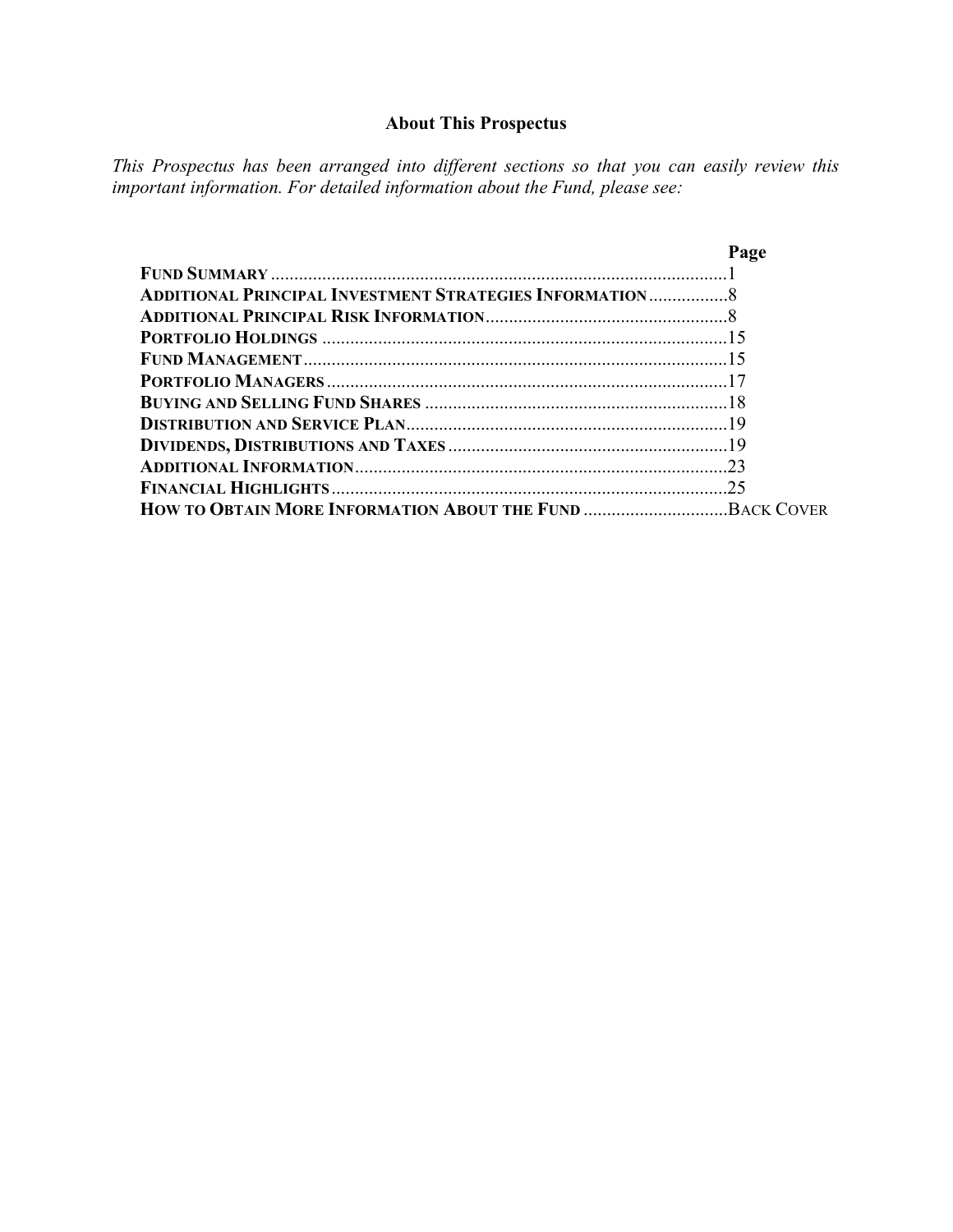## Fund Summary

### Investment Objective

The Asian Growth Cubs ETF (the "Fund") seeks to provide long-term growth.

#### Fees and Expenses

This table describes the fees and expenses that you may pay if you buy, hold, and sell shares of the Fund. You may pay other fees, such as brokerage commissions and other fees to financial intermediaries, which are not reflected in the table and Example below.

| <b>Annual Fund Operating Expenses</b>                                             |          |  |  |
|-----------------------------------------------------------------------------------|----------|--|--|
| (expenses that you pay each year as a percentage of the value of your investment) |          |  |  |
| Management Fee                                                                    | $0.99\%$ |  |  |
| Distribution and Service (12b-1) Fees                                             | $0.00\%$ |  |  |
| Other Expenses <sup>1</sup>                                                       | $0.00\%$ |  |  |
| Acquired Fund Fees and Expenses <sup>1</sup>                                      | 0.10%    |  |  |
| <b>Total Annual Fund Operating Expenses</b>                                       | 1.09%    |  |  |
| Fee Waiver/Expense Reimbursement <sup>2</sup>                                     | $-0.10%$ |  |  |
| Total Annual Fund Operating Expenses After Fee Waivers and/or                     | $0.99\%$ |  |  |
| <b>Expense Reimbursements</b>                                                     |          |  |  |

<sup>1</sup> Based on estimated amounts for the current fiscal year.

<sup>2</sup> Exchange Traded Concepts, LLC (the "Adviser") has contractually agreed to waive its fees and reimburse expenses to the extent necessary to keep total annual operating expenses of the Fund (excluding amounts payable pursuant to any plan adopted in accordance with Rule 12b-1, interest expense, taxes, brokerage commissions, other expenditures which are capitalized in accordance with generally accepted accounting principles, and extraordinary expenses) from exceeding 0.99% of the Fund's average daily net assets for at least one year from the date of this Prospectus, unless earlier terminated by the Board of Trustees of Exchange Listed Funds Trust for any reason at any time.

## Example

This Example is intended to help you compare the cost of investing in the Fund with the cost of investing in other funds. The Example assumes that you invest \$10,000 in the Fund for the time periods indicated and then sell all of your shares at the end of those periods. The Example also assumes that your investment has a 5% return each year and that the Fund's operating expenses (including one year of capped expenses each period) remain the same. Although your actual costs may be higher or lower, based on these assumptions your cost would be:

| Year  | <b>3 Years</b> |
|-------|----------------|
| \$101 | \$337          |

## Portfolio Turnover

The Fund pays transaction costs, such as commissions, when it buys and sells securities (or "turns over" its portfolio). A higher portfolio turnover rate may indicate higher transaction costs and may result in higher taxes when shares of the Fund are held in a taxable account. These costs, which are not reflected in annual fund operating expenses or in the Example above, affect the Fund's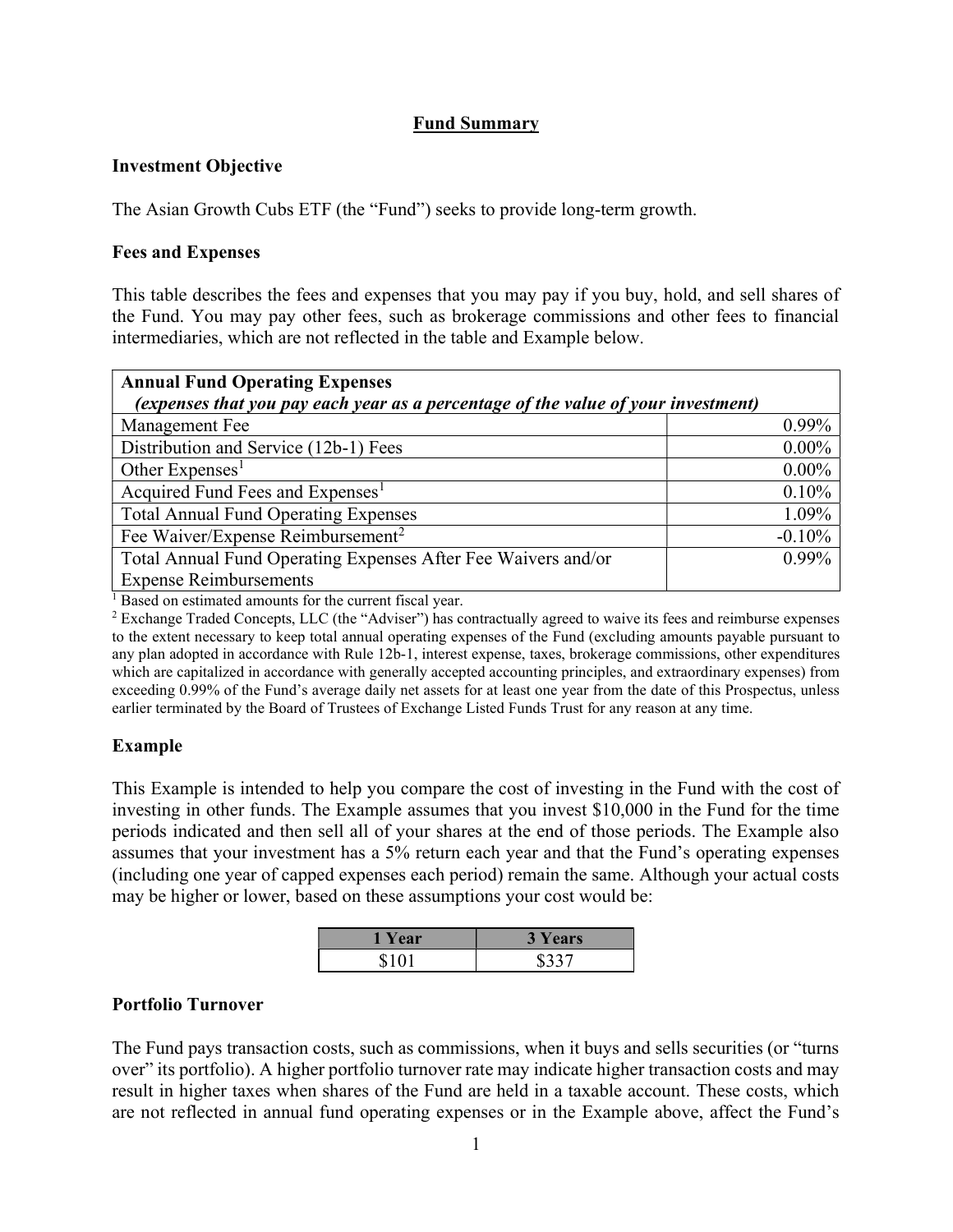performance. This rate excludes the value of portfolio securities received or delivered as a result of in-kind creations or redemptions of the Fund's shares. Because the Fund is new, portfolio turnover information is not yet available.

## Principal Investment Strategies

The Fund is an actively managed exchange-traded fund ("ETF") that seeks to achieve its investment objective by investing, under normal circumstances, at least 80% of its net assets (plus any borrowings for investment purposes) in securities of Asian issuers. The Fund invests primarily in equity securities of issuers listed on securities exchanges in Bangladesh, Indonesia, Pakistan, the Philippines, and Vietnam (i.e., the Asian Growth Cubs), which are emerging market and frontier market countries. The Fund generally will invest at least 85% of its net assets directly in securities of issuers in these countries and may invest up to 15% of its net assets in (i) depositary receipts representing such securities and (ii) ETFs that are listed on an Asian Growth Cubs securities exchange and invest in the securities of issuers in which the Fund may invest directly.

In determining which securities from these five countries to include in the Fund's portfolio, Kingsway Capital Partners Limited, the Fund's sub-adviser (the "Sub-Adviser"), employs a proprietary investment process. The first stage of the process involves a proprietary top-down security screen that takes into account, as the Sub-Adviser deems applicable, environmental, social, and corporate governance (ESG) considerations, size considerations, liquidity considerations, quality considerations, and risk considerations. The Sub-Adviser excludes from the Fund's portfolio certain industries and sub-industries relating to defense, fossil fuels, gambling, mining, and tobacco identified by the Sub-Adviser due to ESG considerations. In addition, issuers must meet a minimum market capitalization of \$200 million. The liquidity, quality, and risk considerations may include but are not limited to growth rates, margins, returns, leverage, and trading liquidity. The second stage of the process is a proprietary bottom-up security review that includes a financial review, valuation review, and a management review, each as deemed applicable by the Sub-Adviser. The Sub-Adviser then constructs the portfolio using the selected securities. The Sub-Adviser generally expects to remove from the Fund's portfolio securities of issuers that are alleged to have been engaged in financial fraud or are the target of a takeover.

The Fund may invest in securities issued in an initial public offering ("IPO"). The Sub-Adviser generally expects the Fund to hold up to 40-60 securities.

The Fund is a non-diversified investment company under the Investment Company Act of 1940 (the "1940 Act") and, therefore, may invest a greater percentage of its assets in a particular issuer than a diversified fund.

## Principal Risks

As with all funds, a shareholder is subject to the risk that his or her investment could lose money. An investment in the Fund is not a bank deposit and is not insured or guaranteed by the FDIC or any government agency. The principal risks affecting shareholders' investments in the Fund are set forth below.

Currency Exchange Rate Risk. To the extent the Fund invests in securities denominated in non-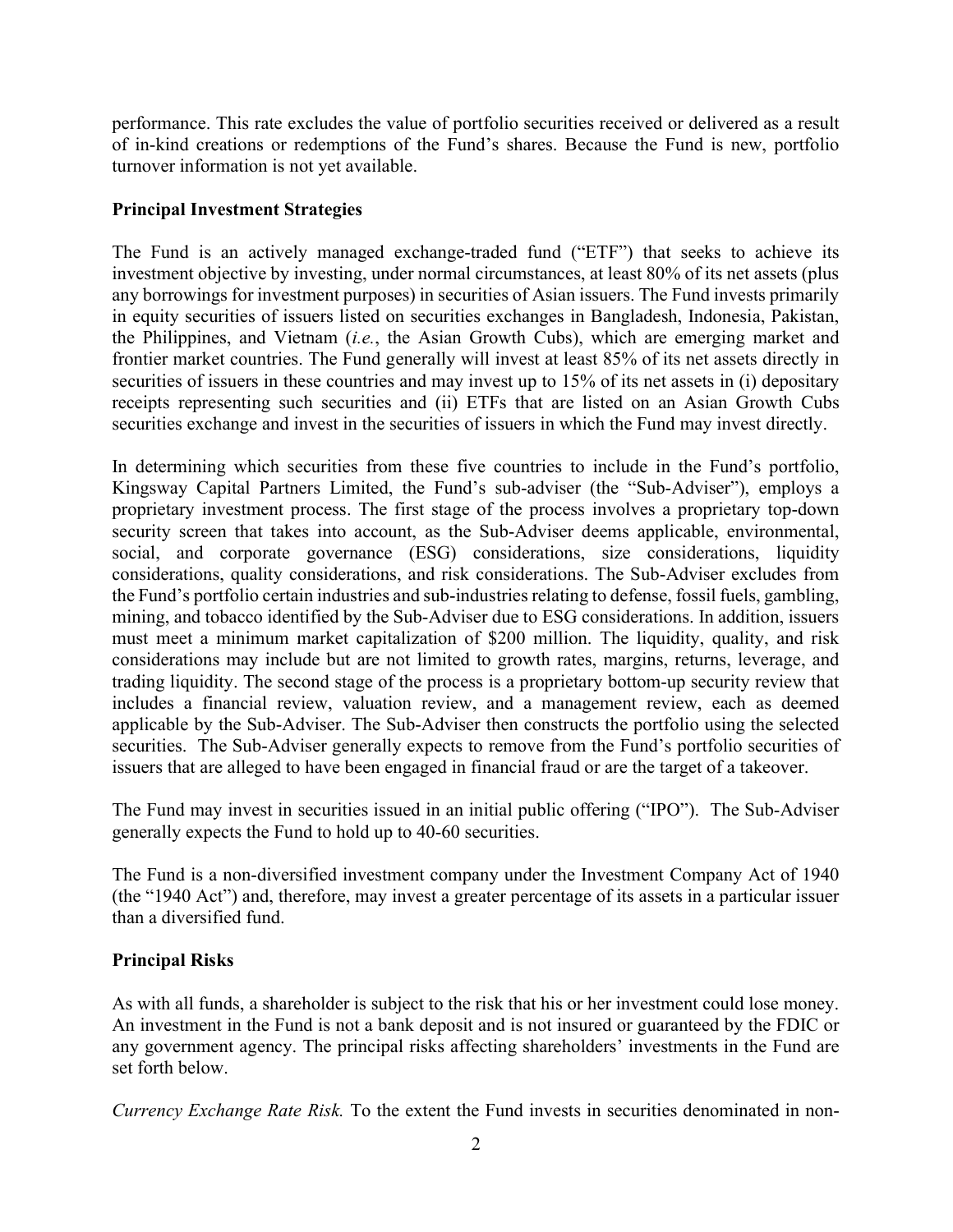U.S. currencies, changes in currency exchange rates and the relative value of non-U.S. currencies will affect the value of the Fund's investment and the value of your shares. Because the Fund's net asset value ("NAV") is determined in U.S. dollars, the Fund's NAV could decline if the currency of the non-U.S. market in which the Fund invests depreciates against the U.S. dollar, even if the value of the Fund's holdings, measured in the foreign currency, increases. Currency exchange rates can be very volatile and can change quickly and unpredictably. As a result, the value of an investment in the Fund may change quickly and without warning and you may lose money.

Early Close/Trading Halt Risk. An exchange or market may close or issue trading halts on specific securities, or the ability to buy or sell certain securities or financial instruments may be restricted, which may result in the Fund being unable to buy or sell certain securities or financial instruments. In such circumstances, the Fund may be unable to rebalance its portfolio, may be unable to accurately price its investments and/or may incur substantial trading losses.

Emerging Markets Securities Risk. Emerging markets are subject to greater market volatility, lower trading volume, political and economic instability, uncertainty regarding the existence of trading markets and more governmental limitations on foreign investment than more developed markets. In addition, securities in emerging markets may be subject to greater price fluctuations than securities in more developed markets. Differences in regulatory, accounting, auditing, and financial reporting and recordkeeping standards could impede the Sub-Adviser's ability to evaluate local companies and impact the Fund's performance.

Equity Securities Risk. The prices of equity securities in which the Fund invests may rise and fall daily. These price movements may result from factors affecting individual issuers, industries or the stock market as a whole.

Foreign Securities Risk. Investments in non-U.S. securities involve certain risks that may not be present with investments in U.S. securities. For example, investments in non-U.S. securities may be subject to risk of loss due to foreign currency fluctuations or to expropriation, nationalization or adverse political or economic developments. Foreign securities may have relatively low market liquidity and decreased publicly available information about issuers. Investments in non-U.S. securities also may be subject to withholding or other taxes and may be subject to additional trading, settlement, custodial, and operational risks. Non-U.S. issuers may also be subject to inconsistent and potentially less stringent accounting, auditing, financial reporting and investor protection standards than U.S. issuers. These and other factors can make investments in the Fund more volatile and potentially less liquid than other types of investments. In addition, where all or a portion of the Fund's portfolio holdings trade in markets that are closed when the Fund's market is open, there may be valuation differences that could lead to differences between the Fund's market price and the value of the Fund's portfolio holdings.

Frontier Markets Risk. Certain foreign markets are only in the earliest stages of development and may be considered "frontier markets." Frontier financial markets generally are less liquid and more volatile than other markets, including markets in developing and emerging economies. Securities may have limited marketability and be subject to erratic price movements. Frontier markets may be impacted by political instability, war, terrorist activities and religious, ethnic and/or socioeconomic unrest. These and other factors make investing in frontier market countries significantly riskier than investing in developed market or emerging market countries.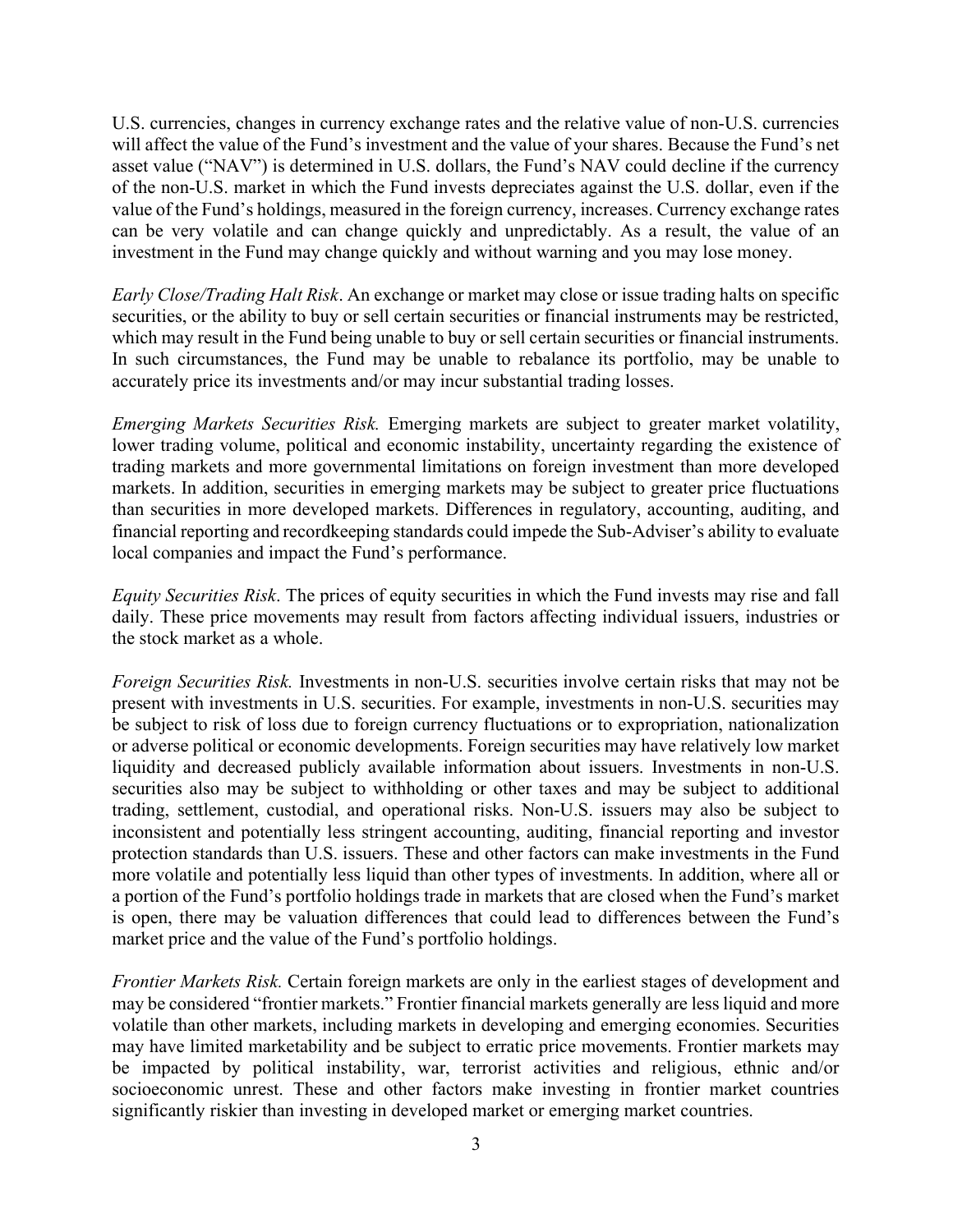Geographic Investment Risk. To the extent the Fund invests a significant portion of its assets in the securities of companies of a single country or region, it is more likely to be impacted by events or conditions affecting that country or region. Investing in Bangladesh, Indonesia, Pakistan, Philippines, and Vietnam exposes investors to risks including legal, regulatory, political, security, liquidity and economic risks that are different from the risks one may expect in U.S. capital markets. In addition, international trade plays a material role in these economies and, therefore, relationships with key trading partners (differing by country) can become an explicit country risk.

Geopolitical Risk. Some countries and regions in which the Fund invests have experienced security concerns, war or threats of war and aggression, terrorism, economic uncertainty, natural and environmental disasters and/or systemic market dislocations that have led, and in the future may lead, to increased short-term market volatility and may have adverse long-term effects on the U.S. and world economies and markets generally, each of which may negatively impact the Fund's investments.

International Closed Market Trading Risk. To the extent the Fund's investments trade in markets that are closed when the Fund and the NYSE Arca, Inc. (the "Exchange") are open, there are likely to be deviations between current pricing of an underlying security and stale pricing, resulting in the Fund trading at a discount or premium to NAV greater than those incurred by other ETFs.

IPO Risk. The market value of IPO shares will fluctuate considerably due to factors such as the absence of a prior public market, unseasoned trading, the small number of shares available for trading and limited information about the issuer. The purchase of IPO shares may involve high transaction costs. IPO shares are subject to market risk and liquidity risk.

Issuer-Specific Risk. Fund performance depends on the performance of individual securities to which the Fund has exposure. Issuer-specific events, including changes in the financial condition of an issuer, can have a negative impact on the value of the Fund.

Large-Capitalization Risk. Returns on investments in securities of large companies could trail the returns on investments in securities of smaller and mid-sized companies. The securities of largecapitalization companies may also be relatively mature compared to smaller companies and therefore subject to slower growth during times of economic expansion. Large-capitalization companies may also be unable to respond quickly to new competitive challenges, such as changes in technology and consumer tastes.

Limited Authorized Participants, Market Makers and Liquidity Providers Risk. Because the Fund is an ETF, only a limited number of institutional investors (known as "Authorized Participants") are authorized to purchase and redeem shares directly from the Fund. In addition, there may be a limited number of market makers and/or liquidity providers in the marketplace. To the extent either of the following events occurs, shares of the Fund may trade at a material discount to NAV and possibly face delisting: (i) Authorized Participants exit the business or otherwise become unable to process creation and/or redemption orders and no other Authorized Participants step forward to perform these services, or (ii) market makers and/or liquidity providers exit the business or significantly reduce their business activities and no other entities step forward to perform their functions.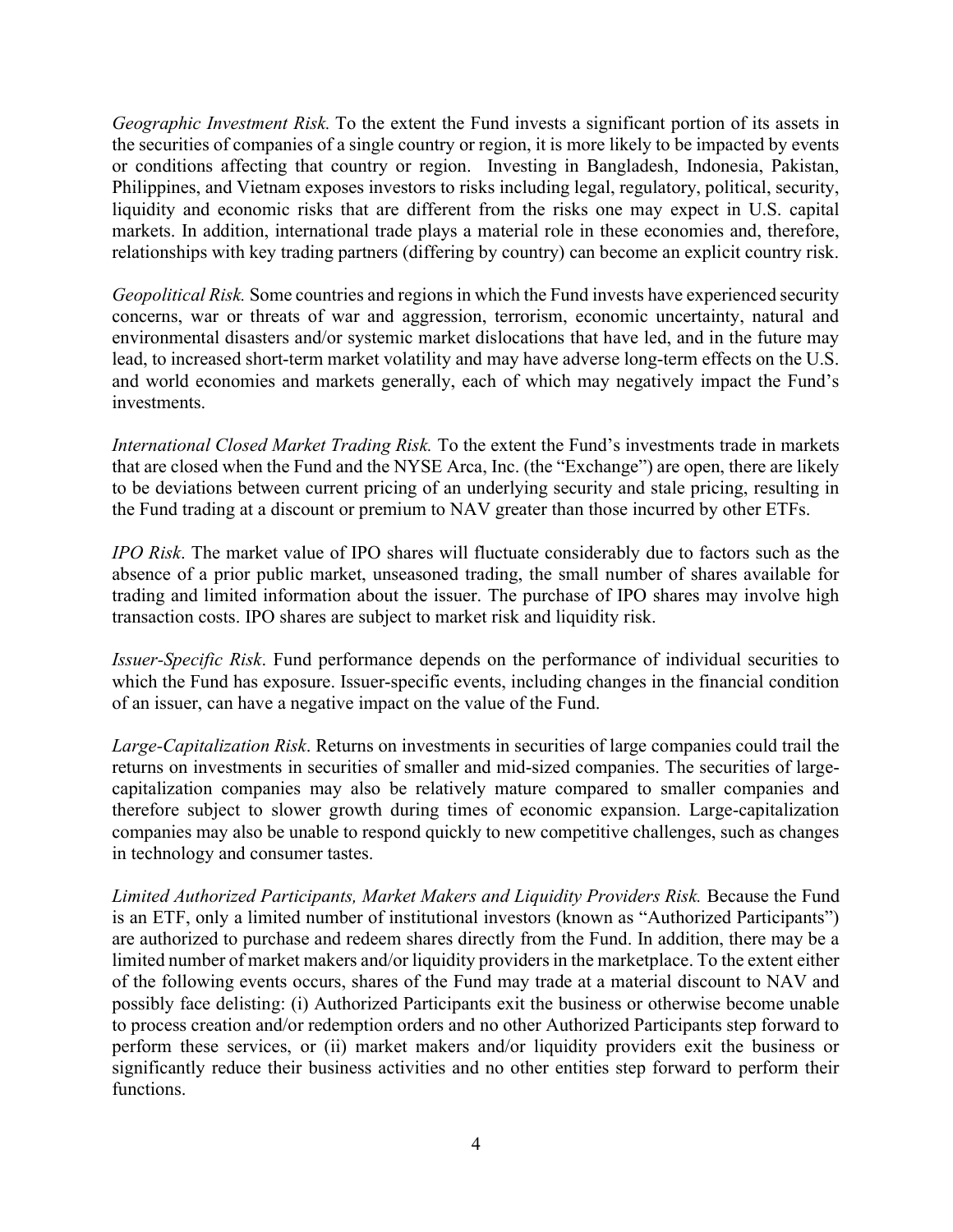Management Risk. The Sub-Adviser continuously evaluates the Fund's holdings, purchases and sales with a view to achieving the Fund's investment objective. However, the achievement of the stated investment objective cannot be guaranteed over short- or long-term market cycles. The Sub-Adviser's judgments about the markets, the economy, or companies may not anticipate actual market movements, economic conditions or company performance, and these judgments may affect the return on your investment.

Market Risk. The market price of a security or instrument could decline, sometimes rapidly or unpredictably, due to general market conditions that are not specifically related to a particular company, such as real or perceived adverse economic or political conditions throughout the world, changes in the general outlook for corporate earnings, changes in interest or currency rates or adverse investor sentiment generally. Local, regional, or global events such as war, acts of terrorism, the spread of infectious illness or other public health issues, recessions, or other events could have a significant impact on the market generally and on specific securities. The market value of a security may also decline because of factors that affect a particular industry or industries, such as labor shortages or increased production costs and competitive conditions within an industry.

New/Smaller Fund Risk. A new or smaller fund is subject to the risk that its performance may not represent how the fund is expected to or may perform in the long term. In addition, new funds have limited operating histories for investors to evaluate and new and smaller funds may not attract sufficient assets to achieve investment and trading efficiencies. There can be no assurance that the Fund will achieve an economically viable size, in which case it could ultimately liquidate. The Fund may be liquidated by the Board of Trustees (the "Board") without a shareholder vote. In a liquidation, shareholders of the Fund will receive an amount equal to the Fund's NAV, after deducting the costs of liquidation, including the transaction costs of disposing of the Fund's portfolio investments. Receipt of a liquidation distribution may have negative tax consequences for shareholders. Additionally, during the Fund's liquidation all or a portion of the Fund's portfolio may be invested in a manner not consistent with its investment objective and investment policies.

Non-Diversification Risk. The Fund is a non-diversified investment company under the 1940 Act, meaning that, as compared to a diversified fund, it can invest a greater percentage of its assets in securities issued by or representing a small number of issuers. As a result, the performance of these issuers can have a substantial impact on the Fund's performance.

Operational Risk. The Fund and its service providers may experience disruptions that arise from human error, processing and communications errors, counterparty or third-party errors, technology or systems failures, any of which may have an adverse impact on the Fund.

Small- and Mid-Capitalization Risk. The small- and mid-capitalization companies in which the Fund invests may be more vulnerable to adverse business or economic events than larger, more established companies, and may underperform other segments of the market or the equity market as a whole. Securities of small and mid-capitalization companies generally trade in lower volumes, are often more vulnerable to market volatility, and are subject to greater and more unpredictable price changes than larger capitalization stocks or the stock market as a whole.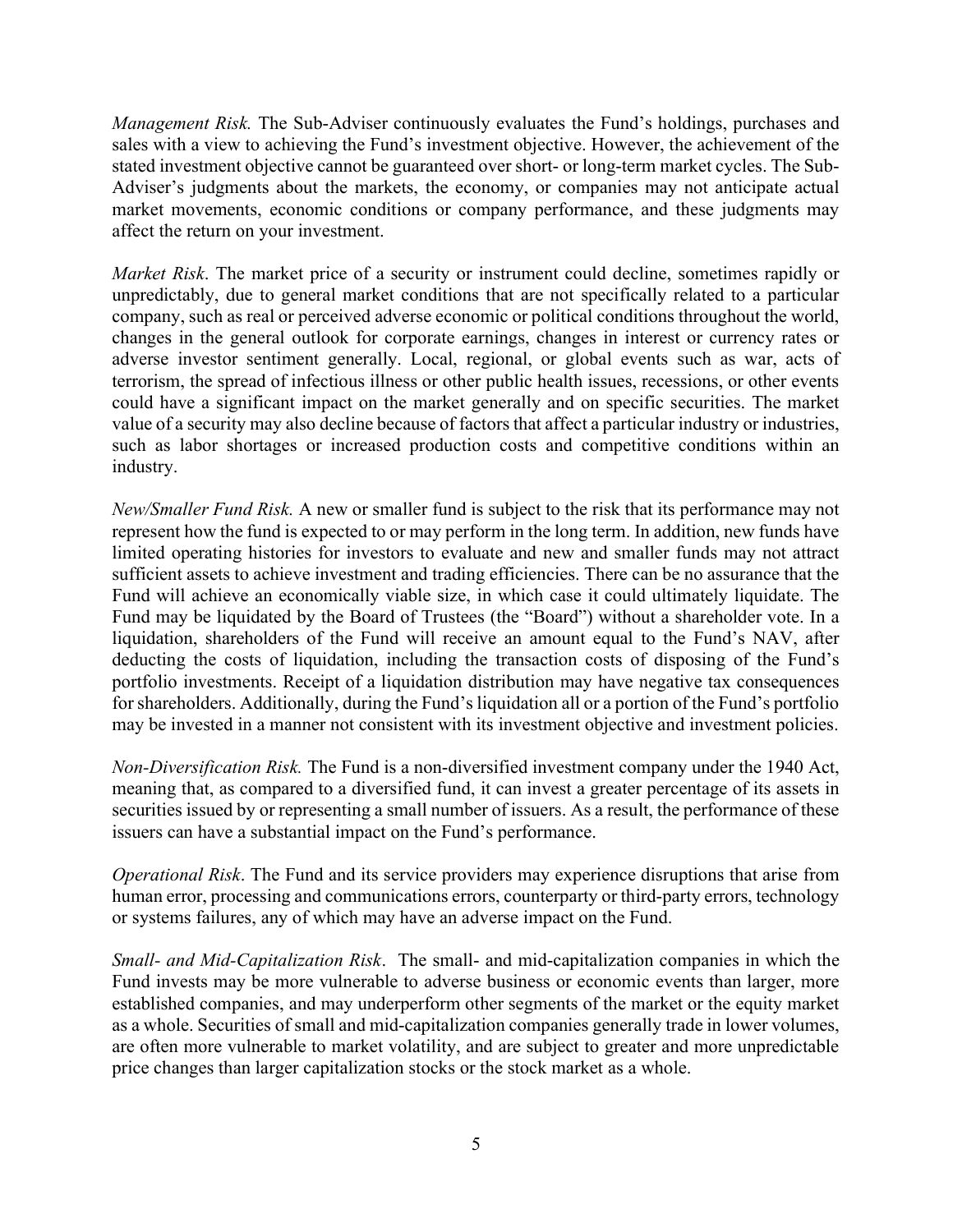Trading Risk. Shares of the Fund may trade on the Exchange above (premium) or below (discount) their NAV. The NAV of shares of the Fund will fluctuate with changes in the market value of the Fund's holdings. The market prices of the Fund's shares will fluctuate continuously throughout trading hours based on market supply and demand and may deviate significantly from the value of the Fund's holdings, particularly in times of market stress, with the result that investors may pay more or receive less than the underlying value of the Fund shares bought or sold. When buying or selling shares in the secondary market, you may incur costs attributable to the difference between the highest price a buyer is willing to pay to purchase shares of the Fund (bid) and the lowest price a seller is willing to accept for shares of the Fund (ask), which is known as the bid-ask spread. In addition, although the Fund's shares are currently listed on the Exchange, there can be no assurance that an active trading market for shares will develop or be maintained. Trading in Fund shares may be halted due to market conditions or for reasons that, in the view of the Exchange, make trading in shares of the Fund inadvisable. In stressed market conditions, the market for the Fund's shares may become less liquid in response to deteriorating liquidity in the markets for the Fund's underlying portfolio holdings.

Underlying ETF Risk. To the extent the Fund invests in the securities of other ETFs, the Fund will be subject to the risks associated with such vehicles, including the possibility that the value of the securities or instruments held by an ETF could decrease. Lack of liquidity in an ETF can result in its value being more volatile than the underlying portfolio investment. In addition, by investing in the Fund, shareholders indirectly bear fees and expenses charged by the ETFs in addition to the Fund's direct fees and expenses. The shares of an ETF may trade at a premium or discount to their intrinsic value (i.e., the market value may differ from the net asset value of an ETF's shares) for a number of reasons. For example, supply and demand for shares of an ETF or market disruptions may cause the market price of the ETF to deviate from the value of the ETF's investments, which may be exacerbated in less liquid markets.

The foreign ETFs in which the Fund may invest generally will not be registered as investment companies with the SEC or subject to the U.S. federal securities laws. As a result, the Fund's ability to transfer shares of such foreign funds outside of the foreign fund's primary market will be restricted or prohibited. While such foreign funds may operate similarly to domestic funds, the Fund as an investor in a foreign fund will not be afforded the same investor protections as are provided by the U.S. federal securities laws.

#### Performance Information

The Fund is new and, therefore, has no performance history. Once the Fund has completed a full calendar year of operations, a bar chart and table will be included that will provide some indication of the risks of investing in the Fund by comparing the Fund's return to a broad measure of market performance.

#### Investment Advisers

Exchange Traded Concepts, LLC (the "Adviser") serves as the investment adviser to the Fund. Kingsway Capital Partners Limited serves as the sub-adviser to the Fund.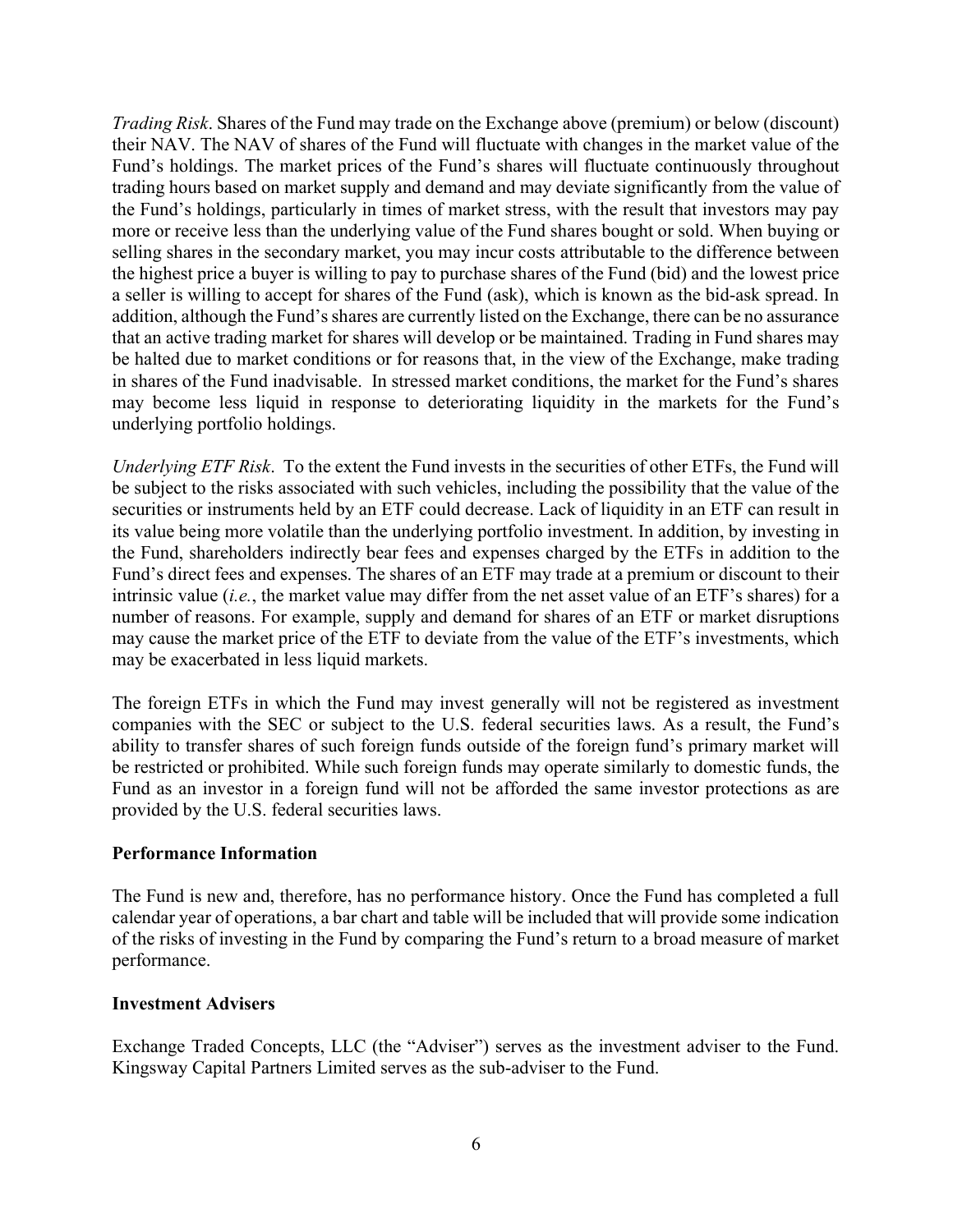### Portfolio Managers

Maurits Pot, Investment Analyst of the Sub-Adviser, has served the Fund since 2021.

Andrew Serowik, Portfolio Manager of the Adviser, has served the Fund since 2021.

Todd Alberico, Portfolio Manager of the Adviser, has served the Fund since 2021.

Gabriel Tan, Portfolio Manager of the Adviser, has served the Fund since 2021.

### Purchase and Sale of Fund Shares

The Fund issues (or redeems) shares to certain institutional investors known as "Authorized Participants" (typically market makers or other broker-dealers) only in large blocks of shares known as "Creation Units." Creation Unit transactions for the Fund are generally conducted in exchange for the deposit or delivery of a portfolio of in-kind securities designated by the Fund and/or a specified cash payment. Individual shares of the Fund may only be bought and sold in the secondary market through a broker or dealer at a market price. The Fund's shares are listed on the Exchange. You can purchase and sell individual shares of the Fund throughout the trading day like any publicly traded security. The price of the Fund's shares is based on market price and, because exchange-traded fund shares trade at market prices rather than NAV, shares may trade at prices greater than NAV (premium) or less than NAV (discount). When buying or selling shares of the Fund in the secondary market, you may incur costs attributable to the difference between the highest price a buyer is willing to pay to purchase shares of the Fund (bid) and the lowest price a seller is willing to accept for shares of the Fund (ask) (the "bid-ask spread"). When available, recent information regarding the Fund's NAV, market price, premiums and discounts, and bid-ask spreads will be available at www.dawnglobal.com.

#### Tax Information

Distributions made by the Fund may be taxable as ordinary income, qualified dividend income, or long-term capital gains, unless you are investing through a tax-advantaged arrangement, such as a 401(k) plan or individual retirement account. In that case, you may be taxed when you take a distribution from such account, depending on the type of account, the circumstances of your distribution, and other factors.

#### Payments to Broker-Dealers and Other Financial Intermediaries

If you purchase shares of the Fund through a broker-dealer or other financial intermediary (such as a bank), the Adviser may pay the intermediary for the sale of Fund shares and related services. These payments may create a conflict of interest by influencing the broker-dealer or other intermediary and your salesperson to recommend the Fund over another investment. Ask your salesperson or visit your financial intermediary's website for more information.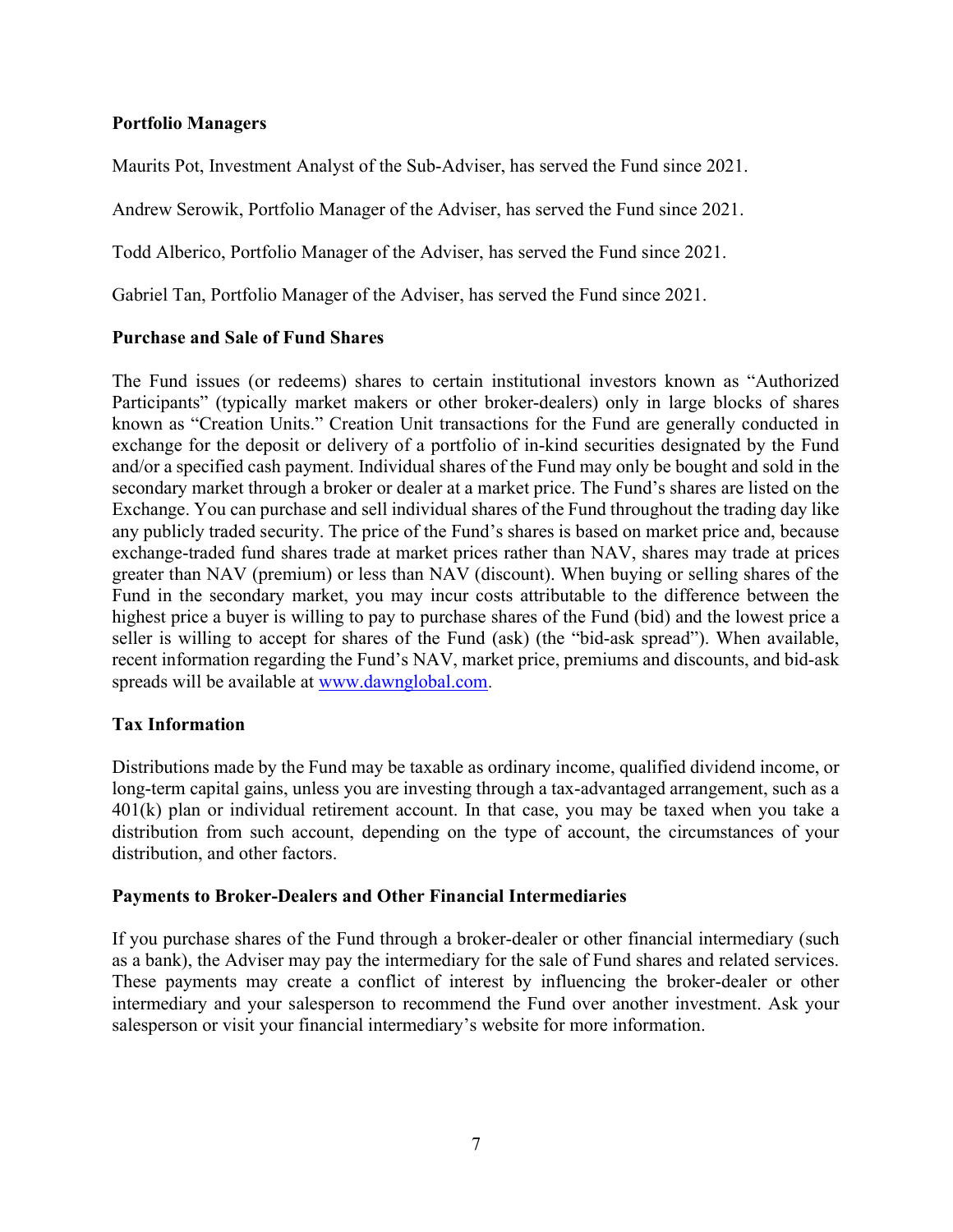### Additional Principal Investment Strategies Information

The Fund is an actively managed ETF and does not seek to replicate the performance of a specified passive index of securities. Instead, it uses an active investment strategy in seeking to meet its investment objective. The Sub-Adviser, subject to the supervision of the Adviser and oversight of the Board, has discretion on a daily basis to manage the Fund's portfolio in accordance with the Fund's investment objective and investment policies. The Fund's investment objective is a nonfundamental investment policy and may be changed without shareholder approval.

The Fund has adopted an investment policy to invest at least 80% of its net assets, plus the amount of any borrowings for investment purposes, in securities of Asian issuers. This investment policy may be changed without shareholder approval upon 60 days notice to shareholders.

In response to actual or perceived adverse market, economic, political, or other conditions, the Fund may (but will not necessarily), without notice, depart from its principal investment strategies by temporarily investing for defensive purposes. Temporary defensive positions may include, but are not limited to, cash, cash equivalents, U.S. government securities, repurchase agreements collateralized by such securities, money market funds, and high-quality debt investments. If the Fund invests for defensive purposes, it may not achieve its investment objective. In addition, the defensive strategy may not work as intended.

## Additional Principal Risk Information

The following section provides additional information regarding the principal risks of the Fund.

Currency Exchange Rate Risk. Changes in currency exchange rates and the relative value of non-U.S. currencies will affect the value of the Fund's investments and the value of your shares. Because the Fund's NAV is determined on the basis of U.S. dollars, the U.S. dollar value of your investment in the Fund may go down if the value of the local currency of the non-U.S. markets in which the Fund invests depreciates against the U.S. dollar. This is true even if the local currency value of securities in the Fund's holdings goes up. Conversely, the dollar value of your investment in the Fund may go up if the value of the local currency appreciates against the U.S. dollar. The value of the U.S. dollar measured against other currencies is influenced by a variety of factors. These factors include national debt levels and trade deficits, changes in balances of payments and trade, domestic and foreign interest and inflation rates, global or regional political, economic or financial events, monetary policies of governments, actual or potential government intervention, and global energy prices. Political instability, the possibility of government intervention and restrictive or opaque business and investment policies may also reduce the value of a country's currency. Government monetary policies and the buying or selling of currency by a country's government may also influence exchange rates. Currency exchange rates can be very volatile and can change quickly and unpredictably. As a result, the value of an investment in the Fund may change quickly and without warning, and you may lose money.

Early Close/Trading Halt Risk. An exchange or market may close early or issue trading halts on specific securities or financial instruments. The ability to trade certain securities or financial instruments may be restricted, which may disrupt the Fund's creation and redemption process, potentially affect the price at which the Fund's shares trade in the secondary market, and/or result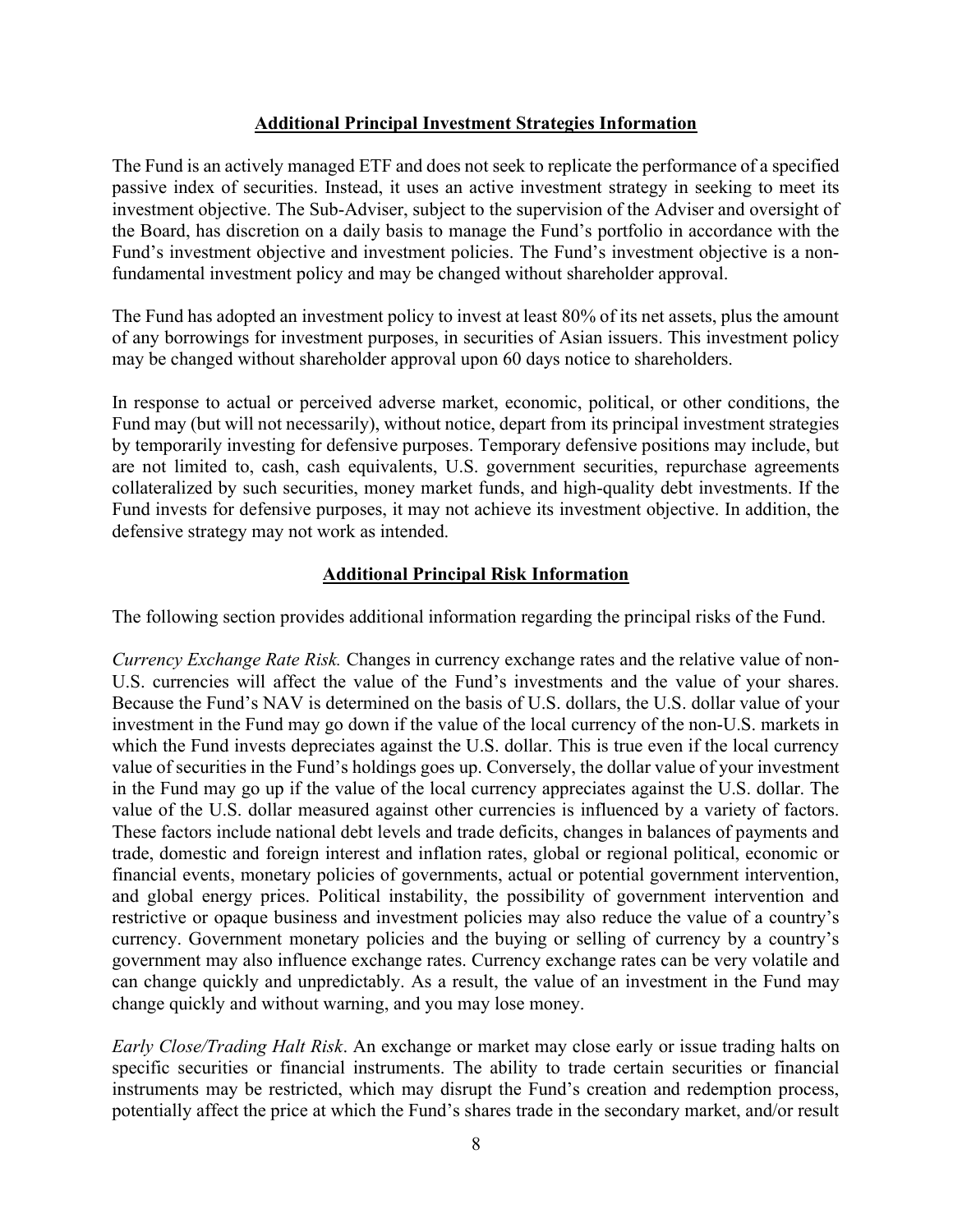in the Fund being unable to trade certain securities or financial instruments. In these circumstances, the Fund may be unable to rebalance its portfolio, may be unable to accurately price its investments and/or may incur substantial trading losses.

Emerging Markets Securities Risk. Emerging markets are subject to greater market volatility, lower trading volume, political and economic instability, uncertainty regarding the existence of trading markets and more governmental limitations on foreign investment than more developed markets. In addition, securities in emerging markets may be subject to greater price fluctuations than securities in more developed markets. Differences in regulatory, accounting, auditing, and financial reporting and recordkeeping standards could impede the Sub-Adviser's ability to evaluate local companies and impact the Fund's performance. There also may be limitations on the rights and remedies available to investors in emerging market companies compared to those associated with U.S. companies. In addition, brokerage and other transaction costs on foreign securities exchanges are often higher than in the United States and there is generally less government supervision and regulation of exchanges, brokers and issuers in foreign countries.

Equity Securities Risk. The prices of equity securities in which the Fund invests may rise and fall daily. These price movements may result from factors affecting individual companies, industries or the securities market as a whole. Individual companies may report better than expected results or be positively affected by industry and/or economic trends and developments. The prices of securities issued by such companies may increase in response. In addition, the equity market tends to move in cycles, which may cause stock prices to rise over short or extended periods of time.

Foreign Securities Risk. Investments in non-U.S. securities involve certain risks that may not be present with investments in U.S. securities. For example, investments in non-U.S. securities may be subject to risk of loss due to foreign currency fluctuations or to political or economic instability. There may be less information publicly available about a non-U.S. issuer than a U.S. issuer. Non-U.S. issuers may be subject to inconsistent and potentially less stringent accounting, auditing, financial reporting and investor protection standards than U.S. issuers. Investments in non-U.S. securities may be subject to withholding or other taxes and may be subject to additional trading, settlement, custodial, and operational risks. With respect to certain countries, there is the possibility of government intervention and expropriation or nationalization of assets. Because legal systems differ, there is also the possibility that it will be difficult to obtain or enforce legal judgments in certain countries. Because foreign exchanges may be open on days when the Fund does not price its shares, the value of the securities held by the Fund may change on days when shareholders will not be able to purchase or sell shares. Conversely, shares may trade on days when foreign exchanges are closed. Each of these factors can make investments in the Fund more volatile and potentially less liquid than other types of investments.

The opportunity for offshore investors, such as the Fund, to access certain markets can be limited due to a variety of factors including government regulations, adverse tax treatment, and currency convertibility issues. These limitations and restrictions may impact the availability, liquidity and pricing of securities designed to provide offshore investors with exposure to such markets. As a result, returns achieved by offshore investors, such as the Fund, could differ from those available to domestic investors in the selected countries.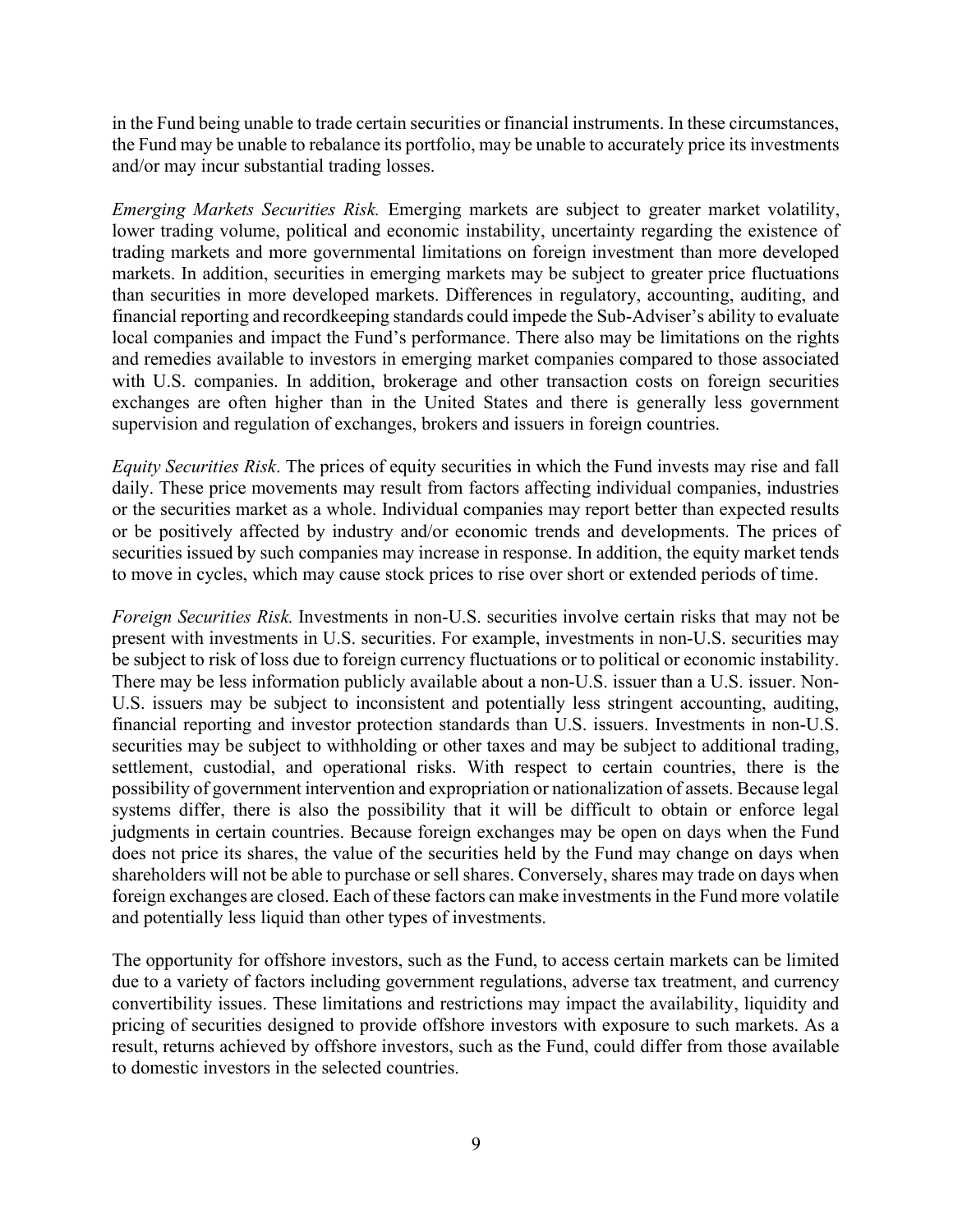Frontier Markets Risk. Certain foreign markets are only in the earliest stages of development and may be considered "frontier markets." Frontier financial markets generally are less liquid and more volatile than other markets, including markets in developing and emerging economies. Frontier markets have a high concentration of market capitalization and trading volume in a small number of issuers representing a limited number of industries. Securities may have limited marketability and be subject to erratic price movements. Frontier market governments typically exercise substantial influence over many aspects of the private sector. In certain cases, the government owns or controls many companies, including the largest company in the country. Accordingly, governmental actions in the future could have a significant effect on economic conditions in frontier market countries. This could affect private sector companies and the Fund, as well as the value of securities in the Fund's portfolio. Further, substantial limitations may exist in certain frontier market countries with respect to the Fund's ability to protect its legal interests and ability to repatriate its investment, investment income or capital gains. The Fund could be adversely affected by delays in, or a refusal to grant, any required governmental approval for repatriation of capital, as well as by the application to the Fund of any restrictions on investment. Procedures concerning transaction settlement and dividend collection may be less reliable than in developed markets and larger emerging markets. Frontier markets have been, and may continue to be, impacted by political instability, war, terrorist activities and religious, ethnic and/or socioeconomic unrest. These and other factors make investing in frontier market countries significantly riskier than investing in developed market or emerging market countries.

Geographic Investment Risk. To the extent the Fund invests a significant portion of its assets in the securities of companies of a single country or region, it is more likely to be impacted by events or conditions affecting that country or region. For example, political and economic conditions and changes in regulatory, tax, or economic policy in a country could significantly affect the market in that country and in surrounding or related countries and have a negative impact on the Fund's performance. Currency developments or restrictions, political and social instability, and changing economic conditions have resulted in significant market volatility. Investing in Bangladesh, Indonesia, Pakistan, Philippines, and Vietnam exposes investors to risks including legal, regulatory, political, security, liquidity and economic risks that are different to the risks one may expect in US capital markets. In addition, international trade plays a material role in these economies and therefore relationships with key trading partners (differing by country) can become an explicit country risk.

Geopolitical Risk. Some countries and regions in which the Fund invests have experienced security concerns, war or threats of war and aggression, terrorism, economic uncertainty, natural and environmental disasters and/or systemic market dislocations that have led, and in the future may lead, to increased short-term market volatility and may have adverse long-term effects on the U.S. and world economies and markets generally, each of which may negatively impact the Fund's investments. Such geopolitical and other events may also disrupt securities markets and, during such market disruptions, the Fund's exposure to the other risks described herein will likely increase. For example, a market disruption may adversely affect the orderly functioning of the securities markets and may cause the Fund's derivatives counterparties to discontinue offering derivatives on some underlying commodities, securities, reference rates or indices, or to offer them on a more limited basis. Each of the foregoing may negatively impact the Fund's investments.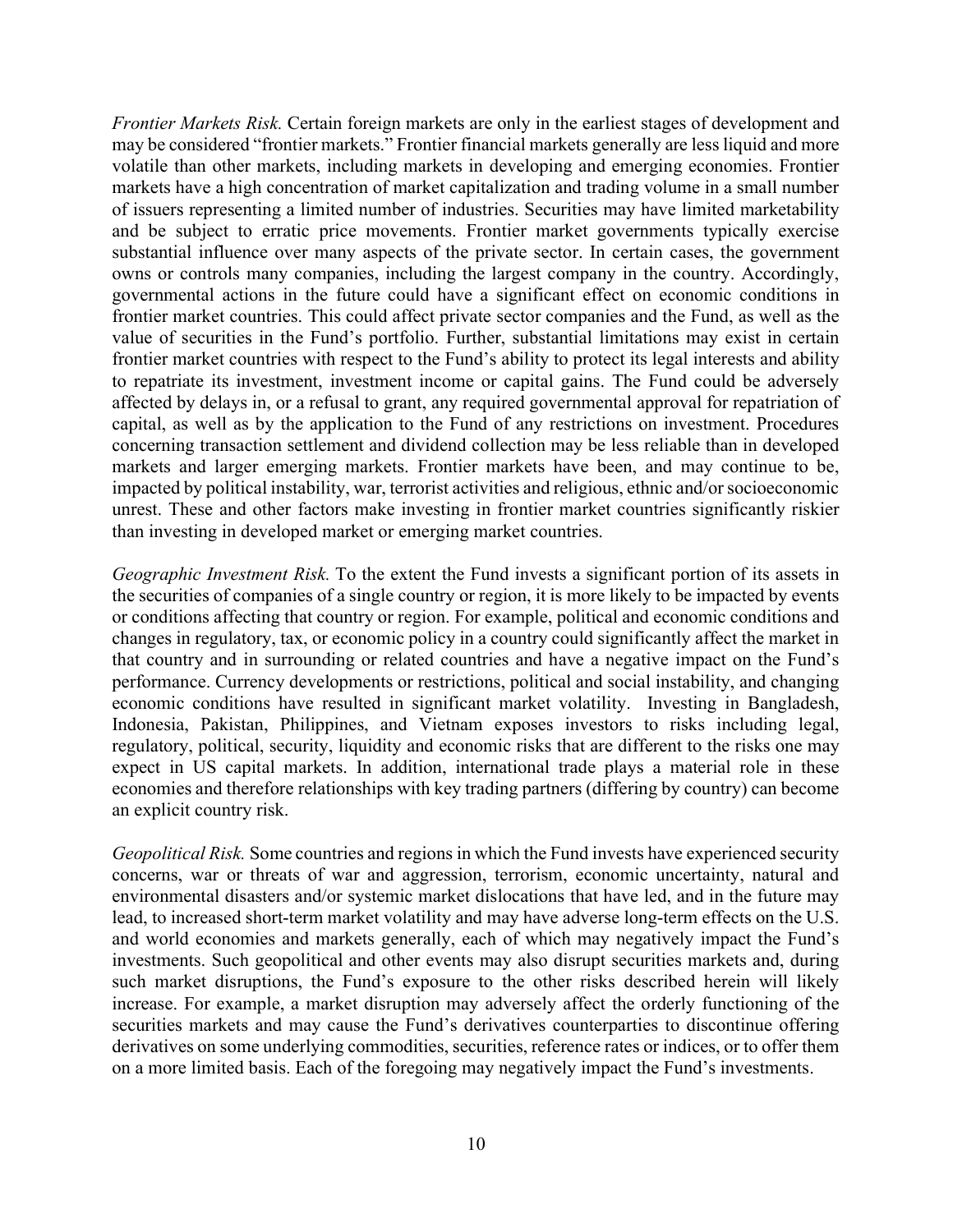International Closed Market Trading Risk. To the extent the Fund's underlying securities may trade in markets that may be closed when the Fund and Exchange are open, there are likely to be deviations between current pricing of an underlying security and stale pricing, resulting in the Fund trading at a discount or premium to NAV that may be greater than those incurred by other ETFs.

IPO Risk. The Fund's purchase of shares issued in an IPO exposes it to the risks associated with companies that have little operating history as public companies, as well as to the risks inherent in those sectors of the market where these new issuers operate. Attractive IPOs are often oversubscribed and may not be available to the Fund, or may be available only in very limited quantities. The market for IPO issuers has been volatile, and share prices of newly public companies have fluctuated up and down significantly over short periods of time. In addition, under certain market conditions, a relatively small number of companies may issue securities in IPOs.

Issuer-Specific Risk. Changes in the financial condition of an issuer or counterparty, changes in specific economic or political conditions that affect a particular type of security or issuer, and changes in general economic or political conditions can affect a security's or instrument's value. The value of securities of smaller, less well-known issuers can be more volatile than that of larger issuers. Issuer-specific events can have a negative impact on the value of the Fund.

Large-Capitalization Risk. The Fund will invest a relatively large percentage of its assets in the securities of large-capitalization companies. As a result, the Fund's performance may be adversely affected if securities of large-capitalization companies underperform (or in the case of short positions, outperform) securities of smaller-capitalization companies or the market as a whole. The securities of large-capitalization companies may be relatively mature compared to smaller companies and therefore subject to slower growth during times of economic expansion.

Limited Authorized Participants, Market Makers and Liquidity Providers Risk. Only an Authorized Participant may engage in creation or redemption transactions directly with the Fund. The Fund has a limited number of financial institutions that may act as Authorized Participants. In addition, there may be a limited number of market makers and/or liquidity providers in the marketplace. Particularly in times of market stress, Authorized Participants, market makers, or liquidity providers may exit the business, reduce their business activities, or otherwise become unable to process creation and/or redemption orders, and there is a possibility that no other entities will step forward to perform these services. This may result in a significantly diminished trading market for the Fund's shares, differences between the market price of the Fund's shares and the underlying value of those shares, and delisting of the shares.

Management Risk. The Sub-Adviser continuously evaluates the Fund's holdings, purchases and sales with a view to achieving the Fund's investment objective. However, the achievement of the stated investment objective cannot be guaranteed. The Sub-Adviser's judgments about the markets, the economy, or companies may not anticipate actual market movements, economic conditions or company performance, and these judgments may affect the return on your investment. If the Sub-Adviser is incorrect in its assessment of the income, growth or price realization potential of the Fund's holdings or incorrect in its assessment of general market or economic conditions, then the value of the Fund's shares may decline.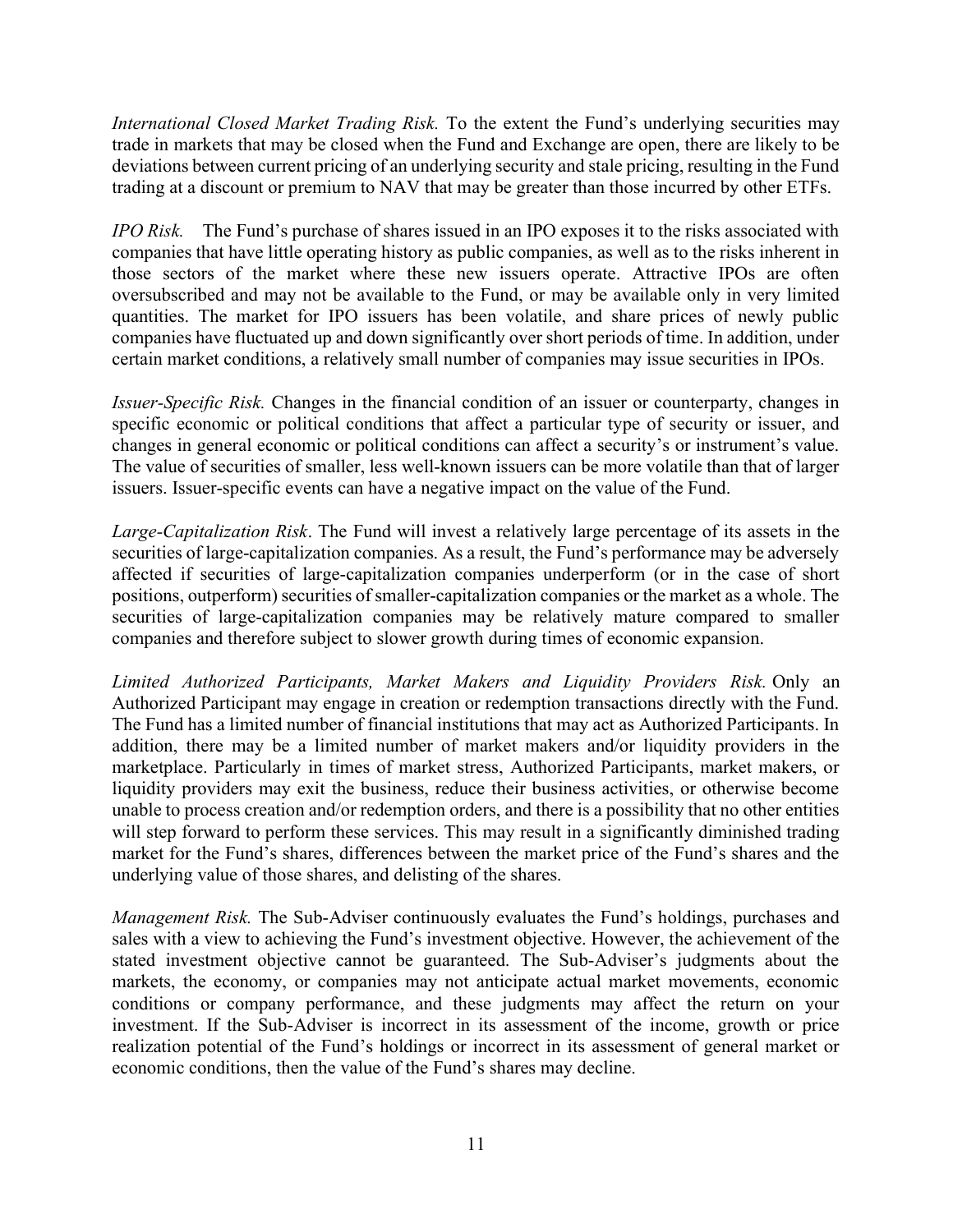Market Risk. An investment in the Fund involves risks similar to those of investing in any fund, such as market fluctuations caused by such factors as economic and political developments, changes in interest rates and perceived trends in securities prices. Local, regional, or global events such as war, acts of terrorism, the spread of infectious illness or other public health issues, recessions, or other events could have a significant impact on the market generally and on specific securities. For example, since December 2019, a novel strain of coronavirus has spread globally, which has resulted in the temporary closure of many corporate offices, retail stores, manufacturing facilities and factories, and other businesses across the world. As the extent of the impact on global markets from the coronavirus pandemic is difficult to predict, the extent to which the pandemic may negatively affect the Fund's performance or the duration of any potential business disruption is uncertain. Any potential impact on performance will depend to a large extent on future developments and new information that may emerge regarding the duration and severity of the pandemic and the actions taken by authorities and other entities to contain the pandemic or treat its impact. The values of the securities in which the Fund invests could decline generally or could underperform other investments. Different types of securities tend to go through cycles of outperformance and under-performance in comparison to the general securities markets. In addition, securities may decline in value due to factors affecting a specific issuer, market or securities markets generally. During a general market downturn, multiple asset classes may be negatively affected. Changes in market conditions and interest rates generally do not have the same impact on all types of securities and instruments.

New/Smaller Fund Risk. A new or smaller fund's performance may not represent how the fund is expected to or may perform in the long-term if and when it becomes larger and has fully implemented its investment strategies. Investment positions may have a disproportionate impact (negative or positive) on performance in new and smaller funds. New and smaller funds may also require a period of time before they are fully invested in securities that meet their investment objectives and policies and achieve a representative portfolio composition. Fund performance may be lower or higher during this "ramp-up" period, and may also be more volatile, than would be the case after the fund is fully invested. Similarly, a new or smaller fund's investment strategy may require a longer period of time to show returns that are representative of the strategy. New funds have limited performance histories for investors to evaluate and new and smaller funds may not attract sufficient assets to achieve investment and trading efficiencies. If a new or smaller fund were to fail to successfully implement its investment strategies or achieve its investment objective, performance may be negatively impacted. Further, when a fund's size is small, the fund may experience low trading volumes and wide bid/ask spreads. In addition, a fund may face the risk of being delisted if the fund does not meet certain conditions of the listing exchange. If a fund were to be required to delist from the listing exchange, the value of the fund may rapidly decline and performance may be negatively impacted. There can be no assurance that the Fund will achieve an economically viable size. Any of the foregoing may result in the Fund being liquidated. The Fund may be liquidated by the Board without a shareholder vote. In a liquidation, shareholders of the Fund will receive an amount equal to the Fund's NAV, after deducting the costs of liquidation, including the transaction costs of disposing of the Fund's portfolio investments. Receipt of a liquidation distribution may have negative tax consequences for shareholders. Additionally, during the Fund's liquidation all or a portion of the Fund's portfolio may be invested in a manner not consistent with its investment objective and investment policies.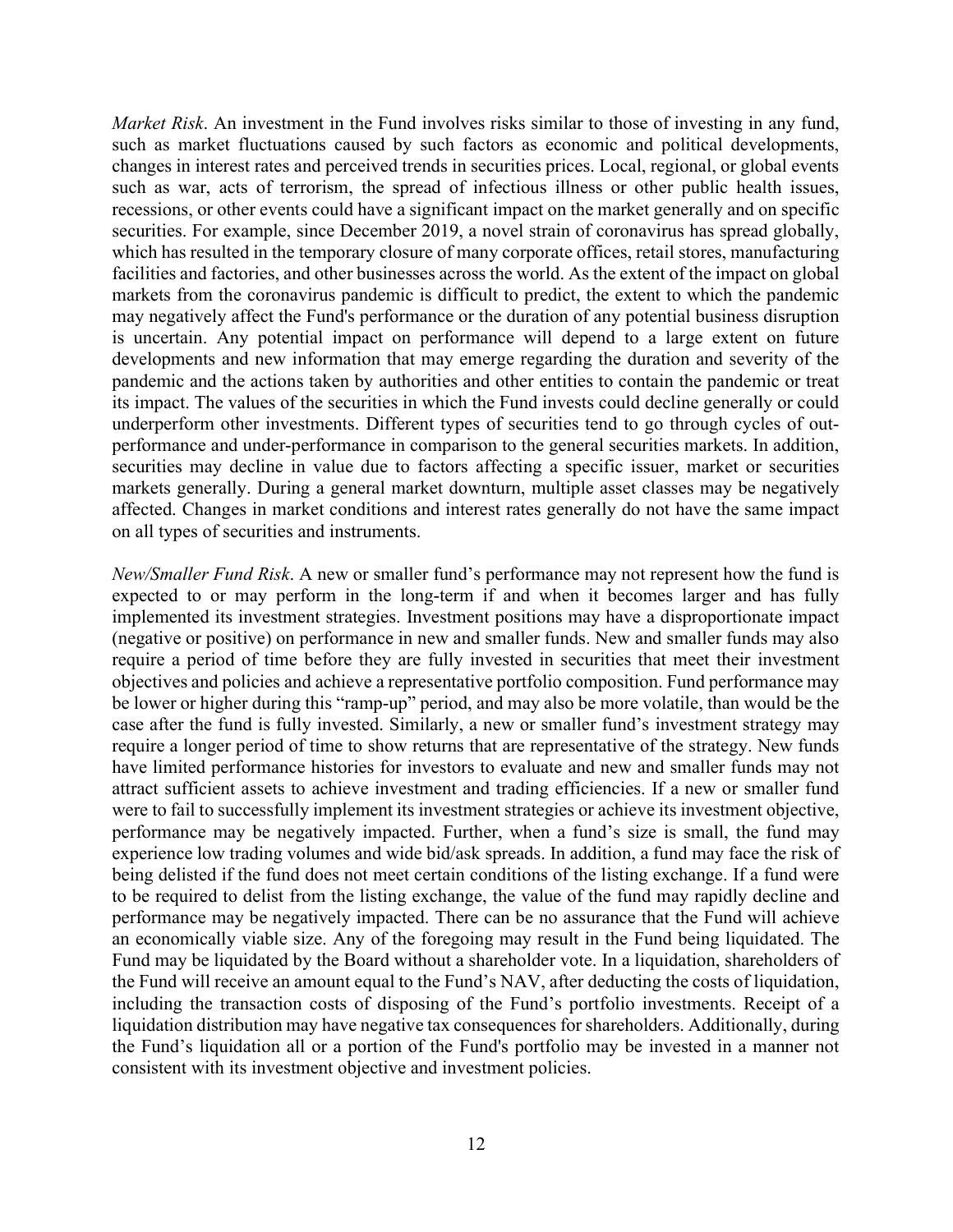Non-Diversification Risk. As a non-diversified investment company under the 1940 Act, the Fund may hold a smaller number of portfolio securities than many other funds and may be more sensitive to any single economic, business, political or regulatory occurrence than a diversified fund. To the extent the Fund invests in a relatively small number of issuers, a decline in the market value of a particular security held by the Fund may affect its value more than if it invested in a larger number of issuers. The value of the Fund's shares may be more volatile than the values of shares of more diversified funds.

Operational Risk. Your ability to transact in shares of the Fund or the valuation of your investment may be negatively impacted because of the operational risks arising from factors such as processing errors and human errors, inadequate or failed internal or external processes, failures in systems and technology, changes in personnel, and errors caused by third party service providers or trading counterparties. Although the Fund attempts to minimize such failures through controls and oversight, it is not possible to identify all of the operational risks that may affect the Fund or to develop processes and controls that completely eliminate or mitigate the occurrence of such failures. The Fund and its shareholders could be negatively impacted as a result.

Small- and Mid Capitalization Risk. The small- and mid-capitalization companies in which the Fund invests may be more vulnerable to adverse business or economic events than larger, more established companies, and may underperform other segments of the market or the equity market as a whole. Securities of small- and mid-capitalization companies generally trade in lower volumes, are often more vulnerable to market volatility, and are subject to greater and more unpredictable price changes than larger capitalization stocks or the stock market as a whole. Some small- and mid-capitalization companies have limited product lines, markets, financial resources, and management personnel and tend to concentrate on fewer geographical markets relative to large-capitalization companies. Also, there is typically less publicly available information concerning smaller-capitalization companies than for larger, more established companies. Smallcapitalization companies also may be particularly sensitive to changes in interest rates, government regulation, borrowing costs and earnings.

Trading Risk. Although Fund shares are listed for trading on the Exchange, there can be no assurance that an active trading market for such shares will develop or be maintained. Secondary market trading in the Fund's shares may be halted by the Exchange because of market conditions or for other reasons. In addition, trading in the Fund's shares is subject to trading halts caused by extraordinary market volatility pursuant to "circuit breaker" rules. There can be no assurance that the requirements necessary to maintain the listing of the Fund's shares will continue to be met or will remain unchanged.

Shares of the Fund may trade at, above or below their most recent NAV. The per share NAV of the Fund is calculated at the end of each business day and fluctuates with changes in the market value of the Fund's holdings since the prior most recent calculation. The market prices of the Fund's shares will fluctuate continuously throughout trading hours based on market supply and demand. The trading prices of the Fund's shares may deviate significantly from the value of the Fund's underlying portfolio holdings, particularly in times of market stress, with the result that investors may pay more or receive less than the underlying value of the Fund shares bought or sold. This can be reflected as a spread between the bid and ask prices for the Fund's shares quoted during the day or a premium or discount in the closing price from the Fund's NAV. In stressed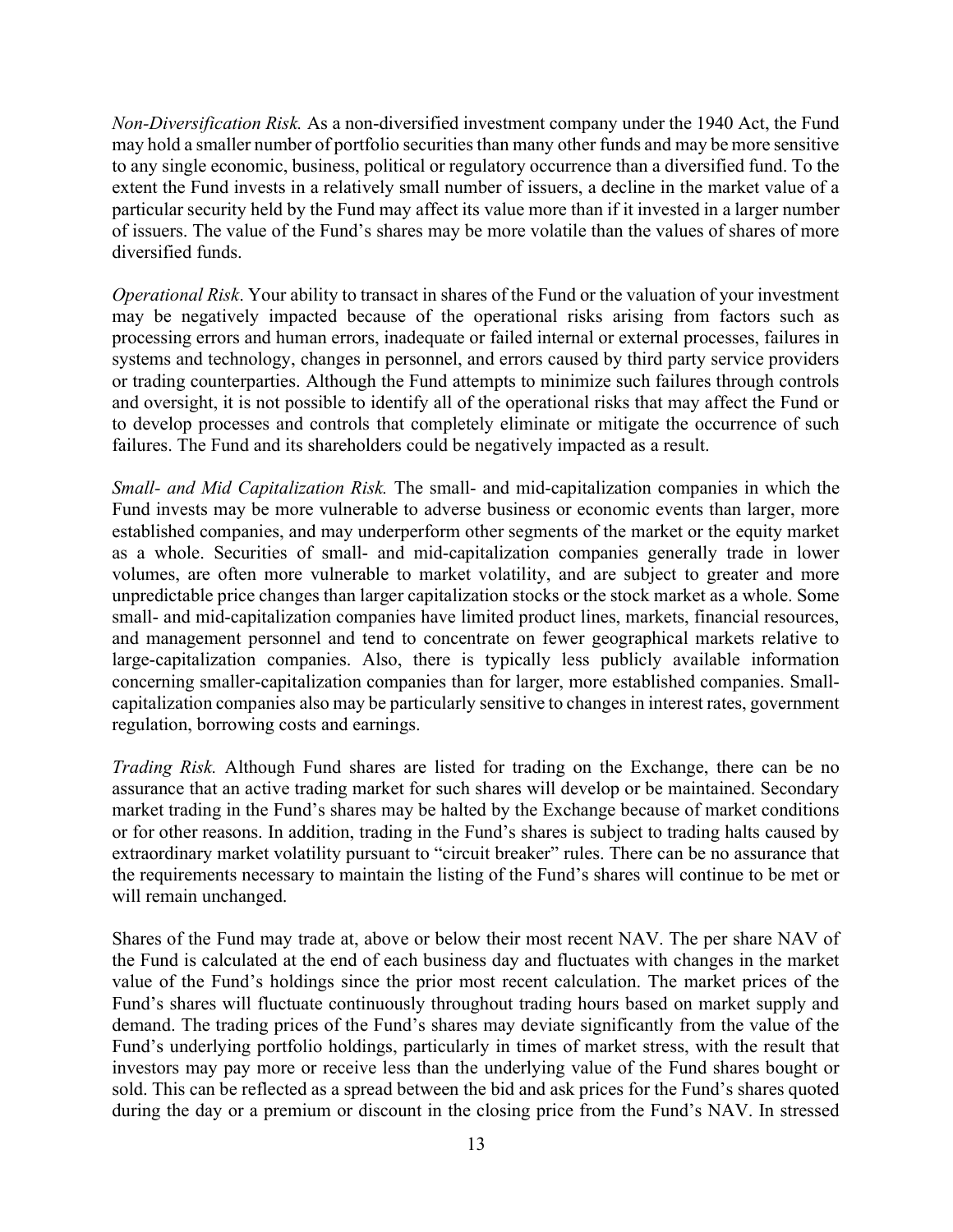market conditions, the market for the Fund's shares may become less liquid in response to deteriorating liquidity in the markets for the Fund's underlying portfolio holdings. These factors, among others, may lead to the Fund's shares trading at a premium or discount to NAV. However, given that shares of the Fund can be created and redeemed only in Creation Units at NAV (unlike shares of many closed-end funds, which frequently trade at appreciable discounts from, and sometimes at premiums to, their NAVs), the Adviser does not believe that large discounts or premiums to NAV will exist for extended periods of time. While the creation/redemption feature is designed to make it likely that the Fund's shares normally will trade close to the Fund's NAV, exchange prices are not expected to correlate exactly with the Fund's NAV due to timing reasons as well as market supply and demand factors. In addition, disruptions to creations and redemptions or the existence of extreme volatility may result in trading prices that differ significantly from NAV.

As with all ETFs, the Fund's shares may be bought and sold in the secondary market at market prices. Although it is expected that the market price of the Fund's shares will approximate the Fund's NAV, there may be times when the market price of shares is more than the NAV intra-day (premium) or less than the NAV intra-day (discount) due to supply and demand of shares or during periods of market volatility. This risk is heightened in times of market volatility, periods of steep market declines, and periods when there is limited trading activity for shares in the secondary market, in which case such premiums or discounts may be significant. If a shareholder purchases at a time when the market price of the Fund is at a premium to its NAV or sells at time when the market price is at a discount to the NAV, the shareholder may sustain losses.

Investors buying or selling shares of the Fund in the secondary market will pay brokerage commissions or other charges imposed by brokers as determined by that broker. Brokerage commissions are often a fixed amount and may be a significant proportional cost for investors seeking to buy or sell relatively small amounts of Fund shares. In addition, secondary market investors will also incur the cost of the difference between the price that an investor is willing to pay for shares of the Fund (the "bid" price) and the price at which an investor is willing to sell shares of the Fund (the "ask" price). This difference in bid and ask prices is often referred to as the "spread" or "bid/ask spread." The bid/ask spread varies over time for shares of the Fund based on trading volume and market liquidity, and is generally lower if the Fund's shares have more trading volume and market liquidity and higher if the Fund's shares have little trading volume and market liquidity. Further, increased market volatility may cause increased bid/ask spreads. Due to the costs of buying or selling shares of the Fund, including bid/ask spreads, frequent trading of such shares may significantly reduce investment results and an investment in the Fund's shares may not be advisable for investors who anticipate regularly making small investments.

Underlying ETF Risk. To the extent the Fund invests in the securities of other ETFs, the Fund will be subject to the risks associated with such vehicles, including the possibility that the value of the securities or instruments held by an ETF could decrease. Lack of liquidity in an ETF can result in its value being more volatile than the underlying portfolio investment. In addition, by investing in the Fund, shareholders indirectly bear fees and expenses charged by the ETFs in addition to the Fund's direct fees and expenses. The shares of an ETF may trade at a premium or discount to their intrinsic value (*i.e.*, the market value may differ from the net asset value of an ETF's shares) for a number of reasons. For example, supply and demand for shares of an ETF or market disruptions may cause the market price of the ETF to deviate from the value of the ETF's investments, which may be exacerbated in less liquid markets.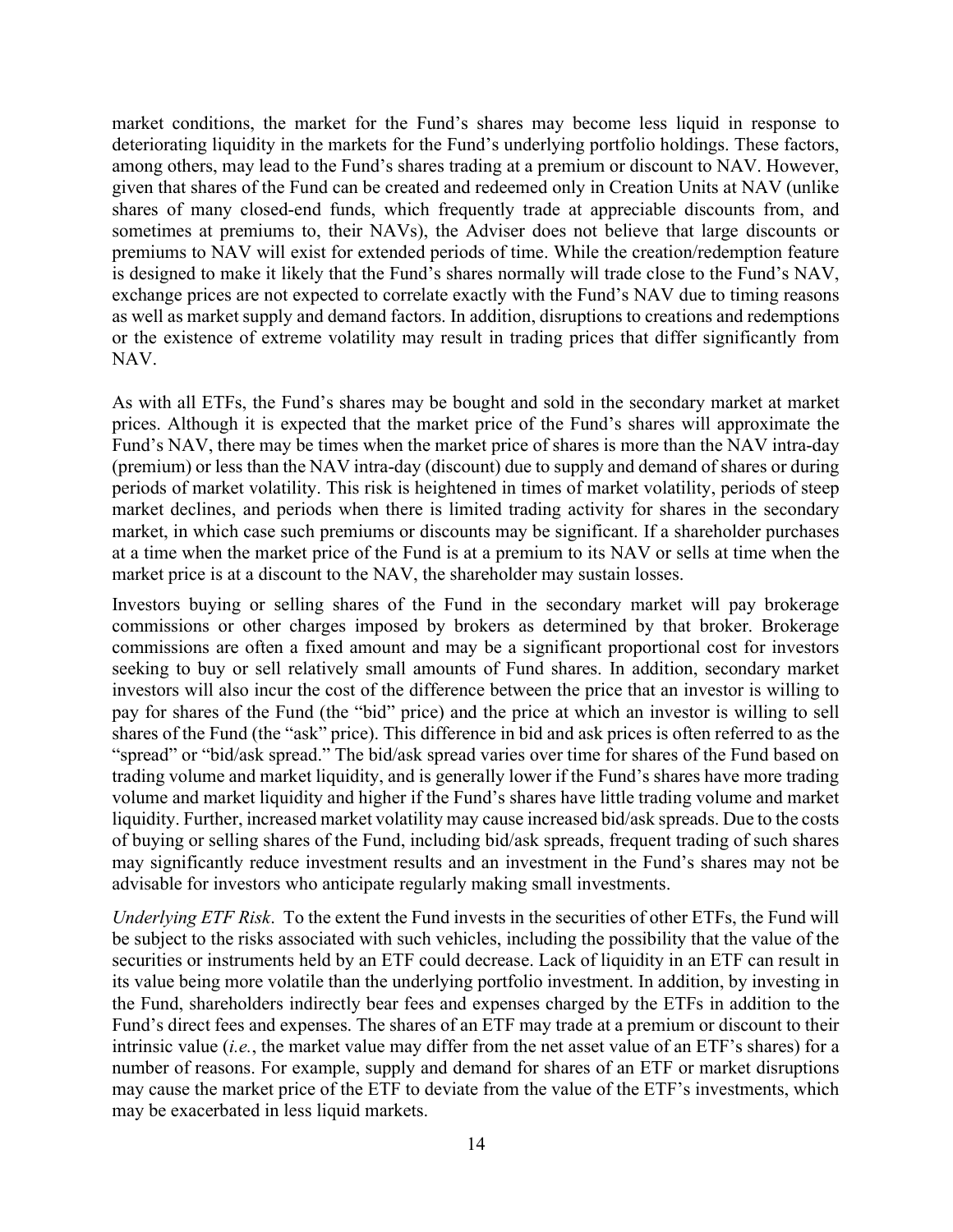The foreign ETFs in which the Fund may invest generally will not be registered as investment companies with the SEC or subject to the U.S. federal securities laws. As a result, the Fund's ability to transfer shares of such foreign funds outside of the foreign fund's primary market will be restricted or prohibited. While such foreign funds may operate similarly to domestic funds, the Fund as an investor in a foreign fund will not be afforded the same investor protections as are provided by the U.S. federal securities laws.

#### Portfolio Holdings

A description of the Fund's policies and procedures with respect to the disclosure of the Fund's portfolio securities is available in the Fund's Statement of Additional Information (the "SAI").

#### Fund Management

#### Adviser

Exchange Traded Concepts, LLC, an Oklahoma limited liability company, is located at 10900 Hefner Pointe Drive, Suite 400, Oklahoma City, Oklahoma 73120, its primary place of business, and 295 Madison Avenue, New York, New York 10017. The Adviser was formed in 2009 and provides investment advisory services to other exchange-traded funds.

Under an investment advisory agreement between Exchange Listed Funds Trust (the "Trust"), on behalf of the Fund, and the Adviser, the Adviser provides investment advisory services to the Fund. The Adviser is responsible for, among other things, overseeing the Sub-Adviser, including regular review of the Sub-Adviser's performance, and trading portfolio securities on behalf of the Fund, including selecting broker-dealers to execute purchase and sale transactions, subject to the supervision of the Board. The Adviser also arranges for transfer agency, custody, fund administration and accounting, and other non-distribution related services necessary for the Fund to operate. The Adviser administers the Fund's business affairs, provides office facilities and equipment and certain clerical, bookkeeping and administrative services, and provides its officers and employees to serve as officers or Trustees of the Trust. For the services it provides to the Fund, the Fund pays the Adviser a fee calculated daily and paid monthly at an annual rate of 0.99% of the average daily net assets of the Fund.

Under the investment advisory agreement, the Adviser has agreed to pay all expenses incurred by the Fund except for the advisory fee, interest, taxes, brokerage commissions and other expenses incurred in placing orders for the purchase and sale of securities and other investment instruments, acquired fund fees and expenses, extraordinary expenses, and distribution fees and expenses paid by the Fund under any distribution plan adopted pursuant to Rule 12b-1 under the 1940 Act ("Excluded Expenses").

The Adviser has contractually agreed to waive its fees and reimburse expenses to the extent necessary to keep total annual operating expenses of the Fund (excluding amounts payable pursuant to any plan adopted in accordance with Rule 12b-1, interest expense, taxes, brokerage commissions, other expenditures which are capitalized in accordance with generally accepted accounting principles, and extraordinary expenses) from exceeding 0.99% of the Fund's average daily net assets for at least one year from the date of this Prospectus. The expense limitation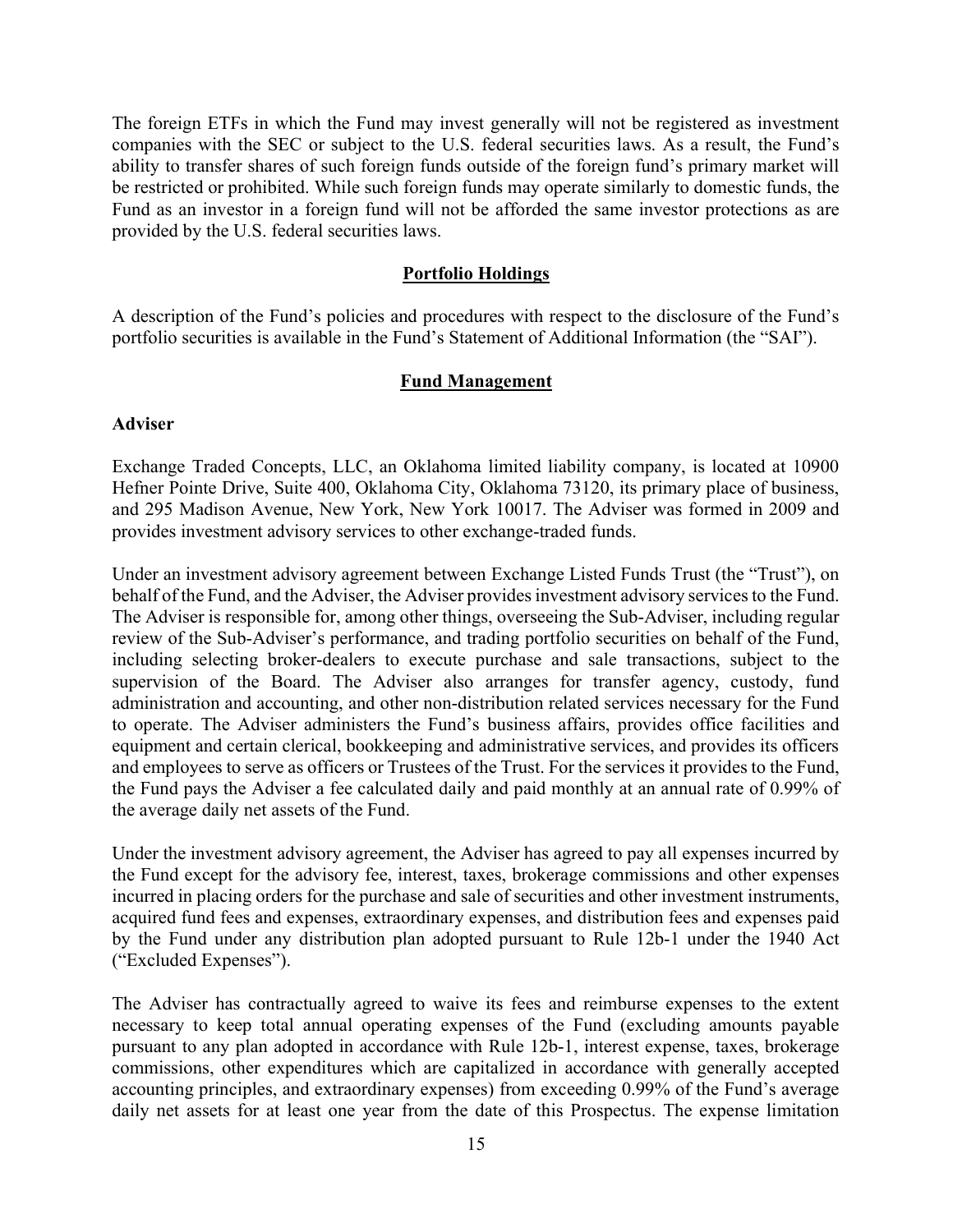agreement may be terminated, without payment of any penalty: (i) by the Trust for any reason and at any time and (ii) by the Adviser, for any reason, upon ninety (90) days' prior written notice to the Trust, such termination to be effective as of the close of business on the last day of the thencurrent one-year period.

A discussion regarding the basis for the Board's approval of the investment advisory agreement with the Adviser is expected to be available in the Fund's first Semi-Annual Report to Shareholders for the fiscal period ended October 31, 2021.

### Sub-Adviser

Kingsway Capital Partners Limited is a private limited company incorporated under the laws of England and Wales with a registered address of Eight Floor, 6 New Street Square, New Fetter Lane, London, England, EC4A 3A. The Sub-Adviser is located at 9<sup>th</sup> Floor, Smithson Tower, 25 St. James's Street, London SW1A 1HA, United Kingdom. The Sub-Adviser was formed in 2017 and serves as investment adviser to investment portfolios with approximately \$2 billion in assets as of May 1, 2021. The Sub-Adviser makes investment decisions for the Fund and continuously reviews, supervises, and administers the investment program of the Fund, subject to the supervision of the Adviser and the Board. Under a sub-advisory agreement, with respect to the Fund, the Adviser pays the Sub-Adviser a fee calculated daily and paid monthly out of the fee the Adviser receives from the Fund. The Sub-Adviser has agreed to assume the Adviser's responsibility to pay, or cause to be paid, all expenses of the Fund, except the Excluded Expenses.

A discussion regarding the basis for the Board's approval of the sub-advisory agreement with the Sub-Adviser is expected to be available in the Fund's first Semi-Annual Report to Shareholders for the fiscal period ended October 31, 2021.

Pursuant to an SEC exemptive order and subject to the conditions of that order, the Adviser may, with Board approval but without shareholder approval, change or select new sub-advisers, materially amend the terms of an agreement with a sub-adviser (including an increase in its fee), or continue the employment of a sub-adviser after an event that would otherwise cause the automatic termination of services. Shareholders will be notified of any sub-adviser changes.

#### Fund Sponsor

Dawn Global Management Limited, operating as Dawn Global and acting as the Fund's sponsor (the "Sponsor"), is dedicated to bringing to market active thematic ETFs investing in emerging and frontier growth markets with an investment universe that is focused on public companies that are leaders, enablers, and beneficiaries of emerging and frontier market growth trends.

Founded by Chief Executive Officer Maurits Pot, an experienced public and private equity analyst in emerging and frontier growth markets, the Sponsor's mission is to expand investor access to emerging and frontier growth markets investment strategies. The Sponsor is approved by the Financial Conduct Authority in the United Kingdom as an appointed representative of the Sub-Adviser, which Maurits Pot has supported since 2016. The Sponsor is a private company focused on research, analysis, content and product design dedicated to emerging and frontier growth markets investing.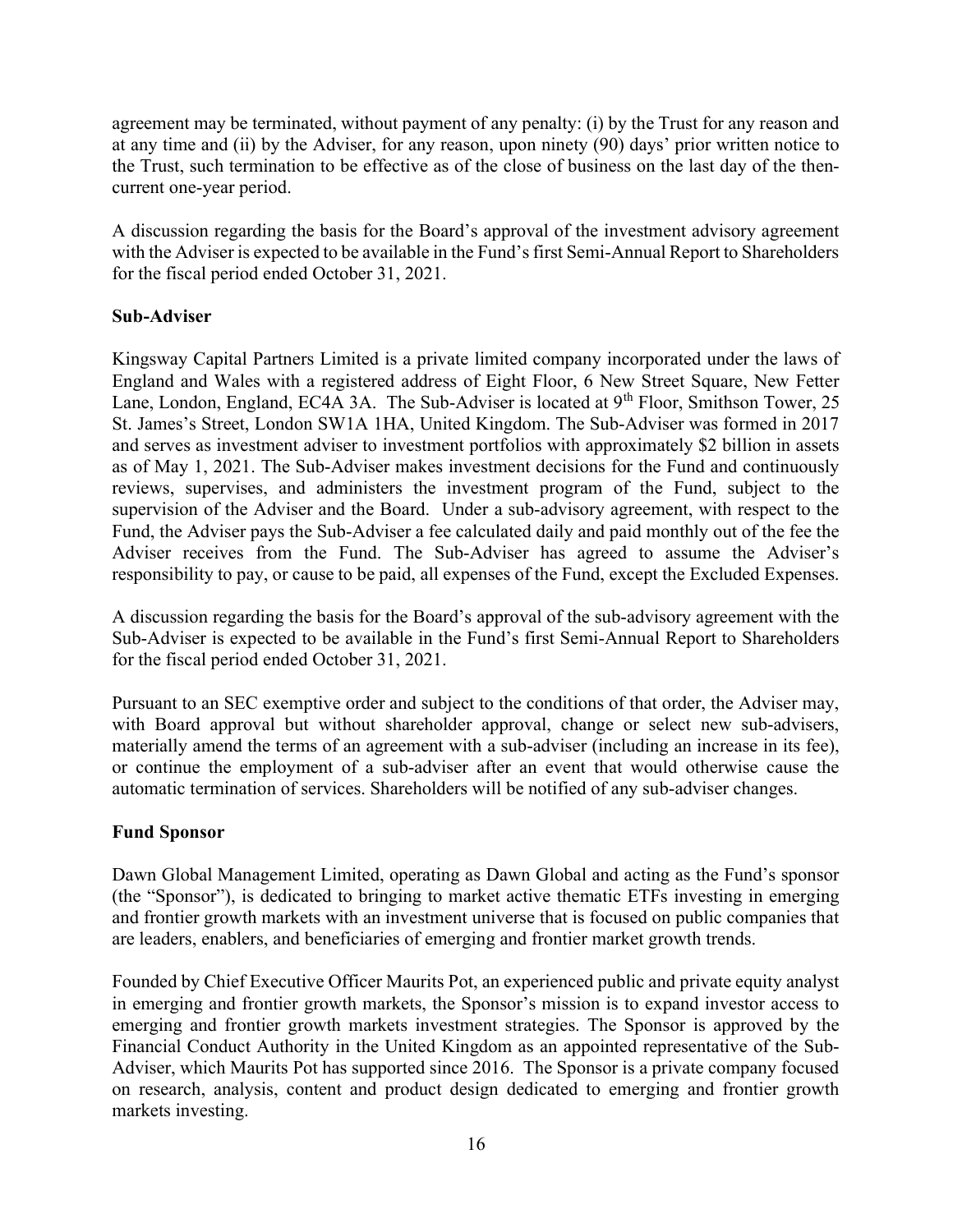The Sponsor provides marketing support for the Fund including, but not limited to, distributing the Fund's materials and providing the Fund with access to and the use of the Sponsor's other marketing capabilities, including communications through print and electronic media discussing the strategy and the opportunities of investing in emerging and frontier growth markets.

The Sponsor does not make investment decisions, provide investment advice, or otherwise act in the capacity of an investment adviser to the Fund.

## Portfolio Managers

Mr. Pot started his career in mergers and acquisitions at Goldman Sachs and commodity trading at Vitol. He joined Kingsway Capital, a frontier-emerging markets equities fund, in 2016 and subsequently was promoted to Senior Investment Analyst and Partner. He earned a Bachelor of Arts degree Magna Cum Laude in Economics from Middlebury College, Vermont.

Mr. Serowik joined the Adviser from Goldman Sachs in May 2018. He began his career at Spear, Leeds & Kellogg ("SLK"), continuing with Goldman after its acquisition of SLK in September 2000. During his career of more than 18 years at the combined companies, he held various roles, including managing the global Quant ETF Strats team and One Delta ETF Strats. He designed and developed systems for portfolio risk calculation, algorithmic ETF trading, and execution monitoring, with experience across all asset classes. He graduated from the University of Michigan with a Bachelor of Business Administration degree in finance.

Mr. Alberico joined the Adviser in November 2020, having spent the past 14 years in ETF trading at Goldman Sachs, Cantor Fitzgerald, and, most recently, Virtu Financial. He spent most of that time focused on the Trading and Portfolio Risk Management of ETFs exposed to international and domestic equity. He has worked on several different strategies including lead market-making and electronic trading, to customer facing institutional business developing models for block trading as well as transitional trades. Mr. Alberico graduated from St. John's University in NY with a Bachelor of Science degree in Finance.

Mr. Tan joined the Adviser in May 2019 as an Associate Portfolio Manager and was promoted to Portfolio Manager in December 2020. He began his career at UBS and BBR Partners where he worked as a financial planning analyst and a portfolio strategist for over four years. During his time there, he developed comprehensive wealth management solutions focused on portfolio optimization, trust and estate planning, and tax planning.

The SAI provides additional information about the portfolio managers' compensation, other accounts managed, and ownership of Fund shares.

## Buying and Selling Fund Shares

## General

Shares of the Fund are listed for trading on the Exchange. When you buy or sell the Fund's shares on the secondary market, you will pay or receive the market price. You may incur customary brokerage commissions and charges and may pay some or all of the spread between the bid and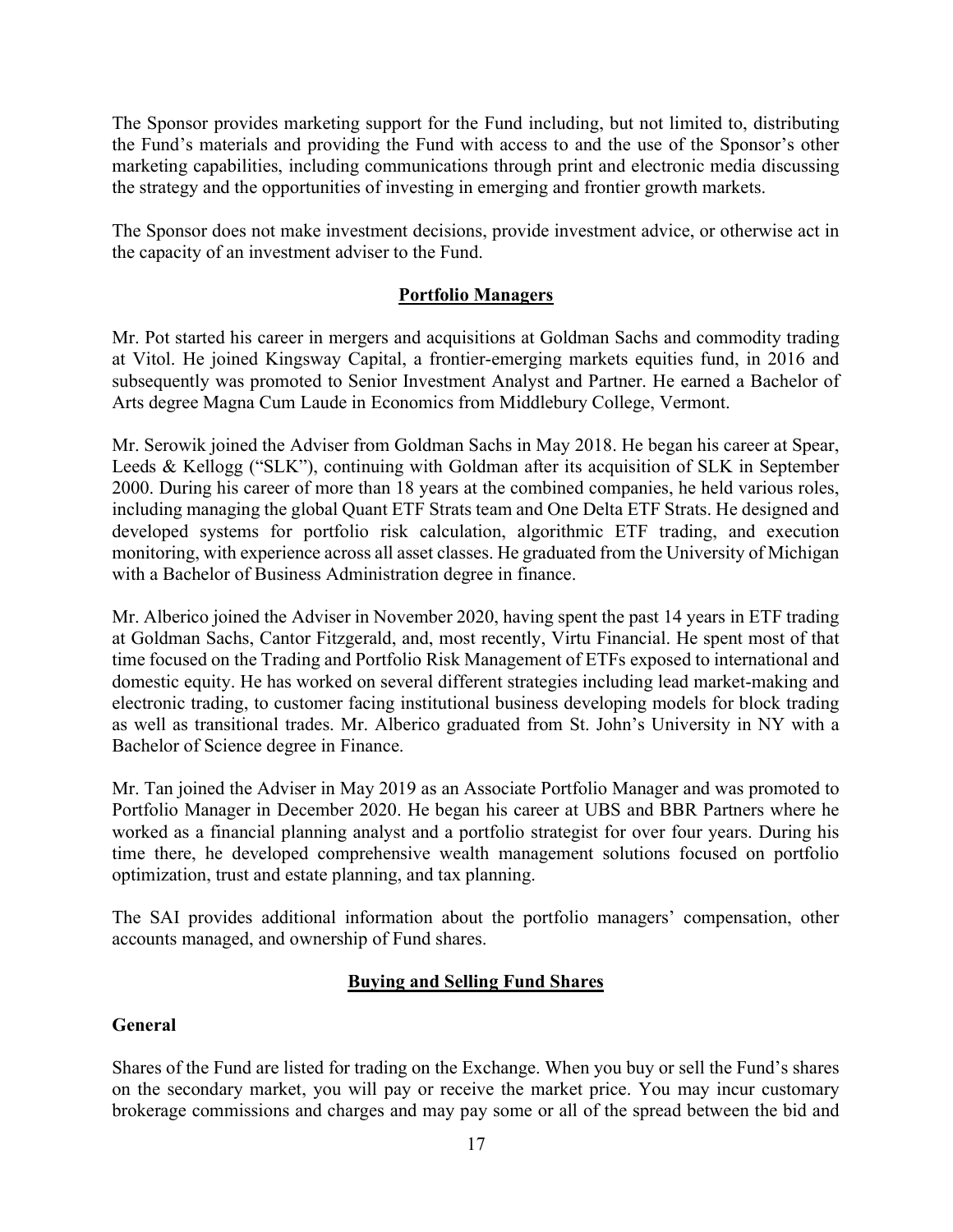the offered price in the secondary market on each leg of a round trip (purchase and sale) transaction. The shares of the Fund will trade on the Exchange at prices that may differ to varying degrees from the daily NAV of such shares. A business day with respect to the Fund is any day on which the Exchange is open for business. The Exchange is generally open Monday through Friday and is closed on weekends and the following holidays: New Year's Day, Martin Luther King, Jr. Day, Presidents' Day, Good Friday, Memorial Day, Independence Day, Labor Day, Thanksgiving Day and Christmas Day.

NAV per share of the Fund is computed by dividing the value of the net assets of the Fund  $(i.e.,$ the value of its total assets less total liabilities) by its total number of shares outstanding. Expenses and fees, including management and distribution fees, if any, are accrued daily and taken into account for purposes of determining NAV. NAV is determined each business day, normally as of the close of regular trading of the New York Stock Exchange (ordinarily 4:00 p.m., Eastern Time).

When determining NAV, the value of the Fund's portfolio securities is based on market prices of the securities, which generally means a valuation obtained from an exchange or other market (or based on a price quotation or other equivalent indication of the value supplied by an exchange or other market) or a valuation obtained from an independent pricing service. If a security's market price is not readily available or does not otherwise accurately reflect the fair market value of the security, the security will be valued by another method that the Trust's Valuation Committee believes will better reflect fair value in accordance with the Trust's valuation policies and procedures, which were approved by the Board. Fair value pricing may be used in a variety of circumstances, including but not limited to, situations when the value of a security in the Fund's portfolio has been materially affected by events occurring after the close of the market on which the security is principally traded but prior to the close of the Exchange (such as in the case of a corporate action or other news that may materially affect the price of a security) or trading in a security has been suspended or halted. Accordingly, the Fund's NAV may reflect certain portfolio securities' fair values rather than their market prices.

Fair value pricing involves subjective judgments and it is possible that a fair value determination for a security will materially differ from the value that could be realized upon the sale of the security.

#### Frequent Purchases and Redemptions of Fund Shares

The Fund does not impose any restrictions on the frequency of purchases and redemptions of Creation Units; however, the Fund reserves the right to reject or limit purchases at any time as described in the SAI. When considering that no restriction or policy was necessary, the Board evaluated the risks posed by arbitrage and market timing activities, such as whether frequent purchases and redemptions would interfere with the efficient implementation of the Fund's investment strategy, or whether they would cause the Fund to experience increased transaction costs. The Board considered that, unlike traditional mutual funds, shares of the Fund are issued and redeemed only in large quantities of shares known as Creation Units available only from the Fund directly to Authorized Participants, and that most trading in the Fund occurs on the Exchange at prevailing market prices and does not involve the Fund directly. Given this structure, the Board determined that it is unlikely that trading due to arbitrage opportunities or market timing by shareholders would result in negative impact to the Fund or its shareholders. In addition, frequent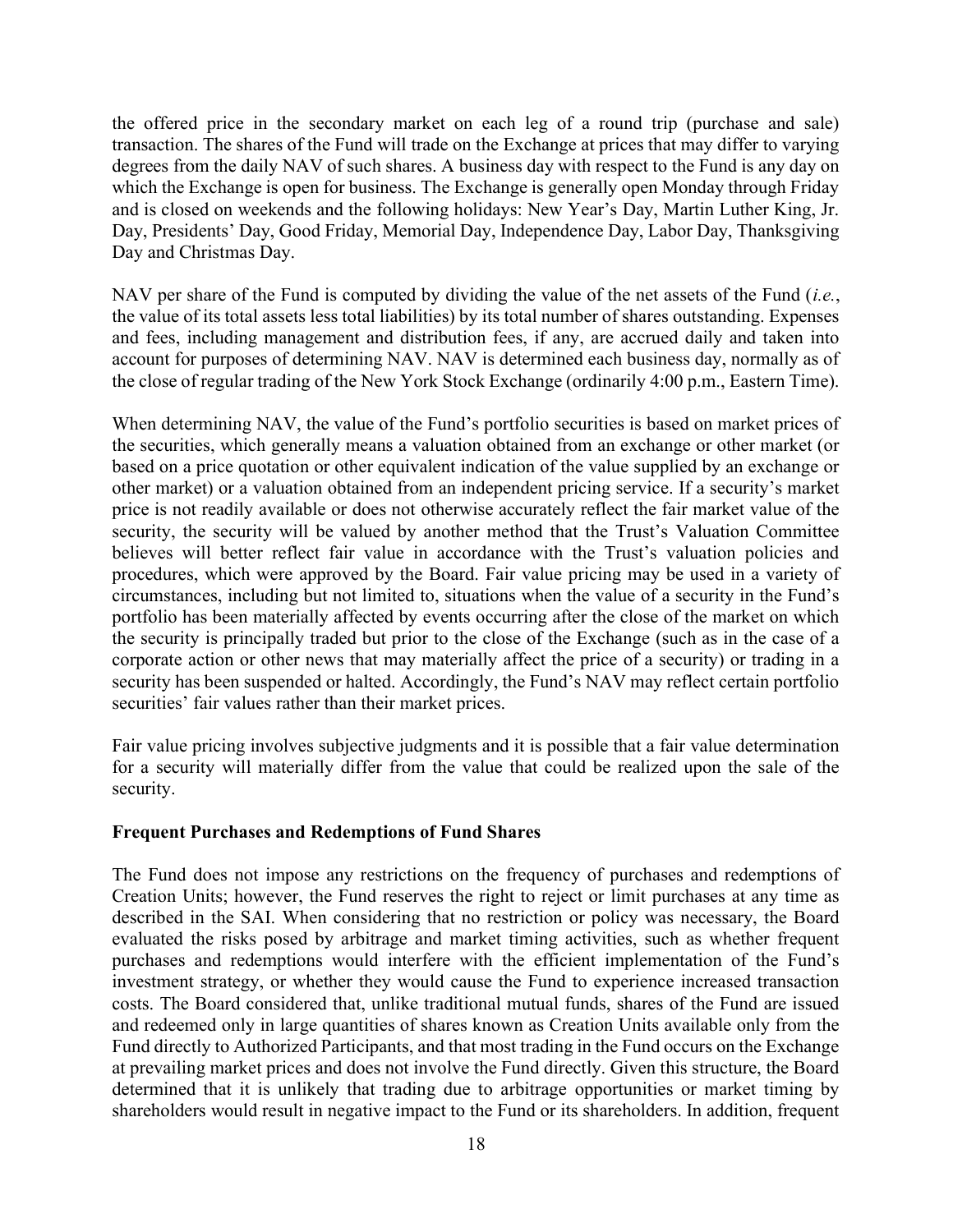trading of shares of the Fund by Authorized Participants and arbitrageurs is critical to ensuring that the market price remains at or close to NAV.

## Distribution and Service Plan

The Fund has adopted a Distribution and Service Plan in accordance with Rule 12b-1 under the 1940 Act pursuant to which payments of up to 0.25% of the Fund's average daily net assets may be made for the sale and distribution of its shares. No payments pursuant to the Distribution and Service Plan will be made during the twelve (12) month period from the date of this Prospectus. Thereafter, 12b-1 fees may only be imposed after approval by the Board. Because these fees, if imposed, would be paid out of the Fund's assets on an on-going basis, if payments are made in the future, these fees will increase the cost of your investment and may cost you more than paying other types of sales charges.

## Dividends, Distributions and Taxes

#### Fund Distributions

The Fund pays out dividends from its net investment income annually and distributes its net capital gains, if any, to investors at least annually.

#### Dividend Reinvestment Service

Brokers may make available to their customers who own shares of the Fund the Depository Trust Company book-entry dividend reinvestment service. If this service is available and used, dividend distributions of both income and capital gains will automatically be reinvested in additional whole shares of the Fund purchased on the secondary market. Without this service, investors would receive their distributions in cash. To determine whether the dividend reinvestment service is available and whether there is a commission or other charge for using this service, consult your broker. Brokers may require the Fund's shareholders to adhere to specific procedures and timetables.

#### Tax Information

The following is a summary of some important tax issues that affect the Fund and its shareholders. The summary is based on current tax laws, which may be changed by legislative, judicial or administrative action. You should not consider this summary to be a comprehensive explanation of the tax treatment of the Fund, or the tax consequences of an investment in the Fund. More information about taxes is located in the SAI. You are urged to consult your tax adviser regarding specific questions as to federal, state and local income taxes.

#### Tax Status of the Fund

The Fund intends to elect and to qualify for the special tax treatment afforded to regulated investment companies under the Internal Revenue Code of 1986, as amended. As long as the Fund maintains its qualification for treatment as a regulated investment company and meets certain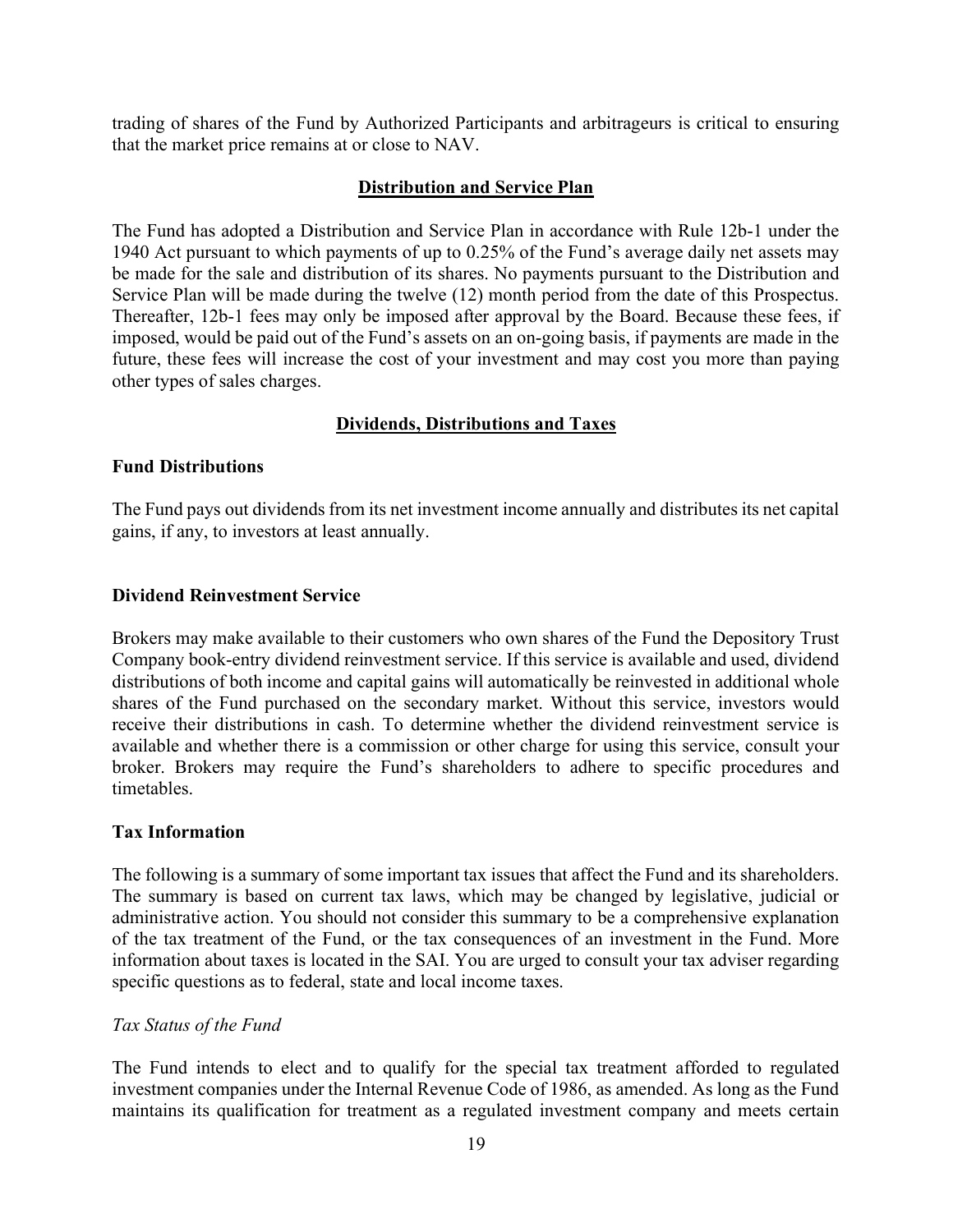minimum distribution requirements, then it generally is not subject to federal income tax on the earnings it timely distributes to its shareholders. However, if the Fund fails to qualify as a regulated investment company or to meet minimum distribution requirements it would result in fund level taxation (if certain relief provisions were not available) and consequently a reduction in income available for distribution to shareholders.

Unless you are a tax-exempt entity or your investment in Fund shares is made through a taxdeferred retirement account, such as an individual retirement account, you need to be aware of the possible tax consequences when the Fund makes distributions, you sell Fund shares, and you purchase or redeem Creation Units (institutional investors only).

### Tax Status of Distributions

- The Fund intends to distribute for each year substantially all of its net investment income and net capital gains income.
- Dividends and distributions are generally taxable to you whether you receive them in cash or reinvest them in additional shares of the Fund.
- The income dividends you receive from the Fund will be taxed as either ordinary income or "qualified dividend income." Dividends that are reported by the Fund as qualified dividend income are generally taxable to non-corporate shareholders at tax rates of up to 20% (lower rates apply to individuals in lower tax brackets). Qualified dividend income generally is income derived from dividends paid to the Fund by U.S. corporations or certain foreign corporations that are either incorporated in a U.S. possession or eligible for tax benefits under certain U.S. income tax treaties. In addition, dividends that the Fund receives in respect of stock of certain foreign corporations may be qualified dividend income if that stock is readily tradable on an established U.S. securities market. For dividends to be taxed as qualified dividend income to a non-corporate shareholder, the Fund must satisfy certain holding period requirements with respect to the underlying stock and the non-corporate shareholder must satisfy holding period requirements with respect to his or her ownership of the Fund's shares. Holding periods may be suspended for these purposes for stock that is hedged. The Fund's investment strategies could limit its ability to distribute dividends eligible to be reported as qualified dividend income.
- Distributions from the Fund's short-term capital gains are generally taxable as ordinary income. Distributions from the Fund's net capital gain (the excess of the Fund's net longterm capital gains over its net short-term capital losses) are taxable as long-term capital gains regardless of how long you have owned your shares of the Fund. For non-corporate shareholders, long-term capital gains are generally taxable at tax rates of up to 20% (lower rates apply to individuals in lower tax brackets).
- U.S. individuals with income exceeding \$200,000 (\$250,000 if married and filing jointly) are subject to a 3.8% Medicare contribution tax on all or a portion of their "net investment income," which includes interest, dividends, and certain capital gains (including certain capital gain distributions and capital gains realized on the sale of shares of the Fund). This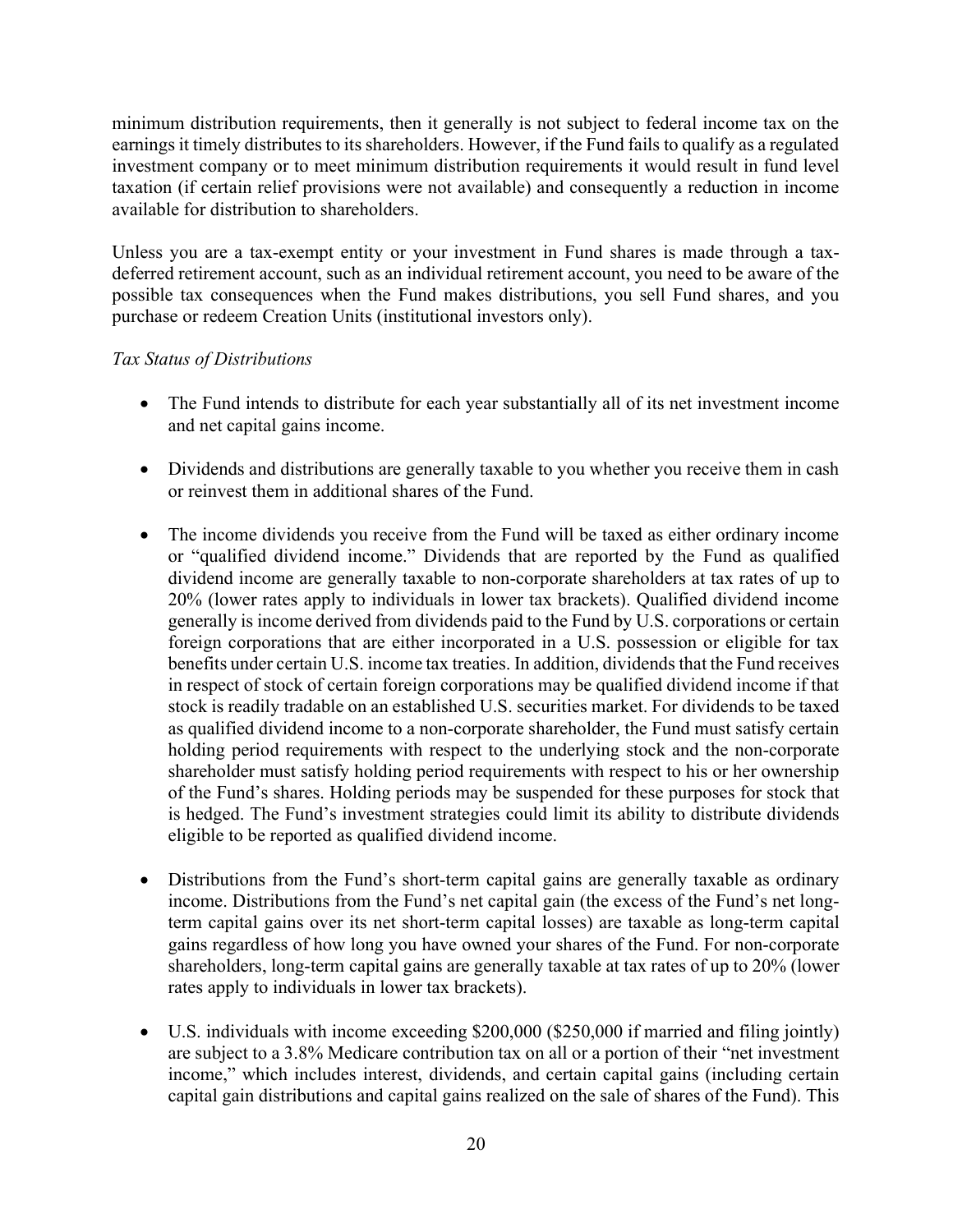3.8% tax also applies to all or a portion of the undistributed net investment income of certain shareholders that are estates and trusts.

- Corporate shareholders may be entitled to a dividends-received deduction for the portion of dividends they receive from the Fund that are attributable to dividends received by the Fund from U.S. corporations, subject to certain limitations. The Fund's investment strategies will significantly limit its ability to distribute dividends eligible for the dividends-received deduction for corporations.
- Distributions paid in January but declared by the Fund in October, November or December of the previous year payable to shareholders of record in such a month may be taxable to you in the previous year.
- You should note that if you purchase shares of the Fund just before a distribution, the purchase price would reflect the amount of the upcoming distribution. In this case, you would be taxed on the entire amount of the distribution received, even though, as an economic matter, the distribution simply constitutes a return of your investment. This is known as "buying a dividend" and should be avoided by taxable investors.
- The Fund (or your broker) will inform you of the amount of your ordinary income dividends, qualified dividend income, and net capital gain distributions shortly after the close of each calendar year.

#### Tax Status of Share Transactions

Each sale of Fund shares or redemption of Creation Units will generally be a taxable event. Any capital gain or loss realized upon a sale of Fund shares is generally treated as a long-term gain or loss if the shares have been held for more than twelve months. Any capital gain or loss realized upon a sale of Fund shares held for twelve months or less is generally treated as short-term gain or loss. Any capital loss on the sale of shares of the Fund held for six months or less is treated as long-term capital loss to the extent distributions of long-term capital gain were paid (or treated as paid) with respect to such shares. Any loss realized on a sale will be disallowed to the extent shares of the Fund are acquired, including through reinvestment of dividends, within a 61-day period beginning 30 days before and ending 30 days after the sale of Fund shares. For tax purposes, an exchange of Fund shares for shares of a different fund is the same as a sale.

A person who exchanges securities for Creation Units generally will recognize gain or loss from the exchange. The gain or loss will be equal to the difference between the market value of the Creation Units at the time of the exchange and the exchanger's aggregate basis in the securities surrendered plus any cash paid for the Creation Units. A person who exchanges Creation Units for securities will generally recognize a gain or loss equal to the difference between the exchanger's basis in the Creation Units and the aggregate market value of the securities and the amount of cash received. The Internal Revenue Service, however, may assert that a loss that is realized upon an exchange of securities for Creation Units may not be currently deducted under the rules governing "wash sales" (for a person who does not mark-to-market their holdings), or on the basis that there has been no significant change in economic position.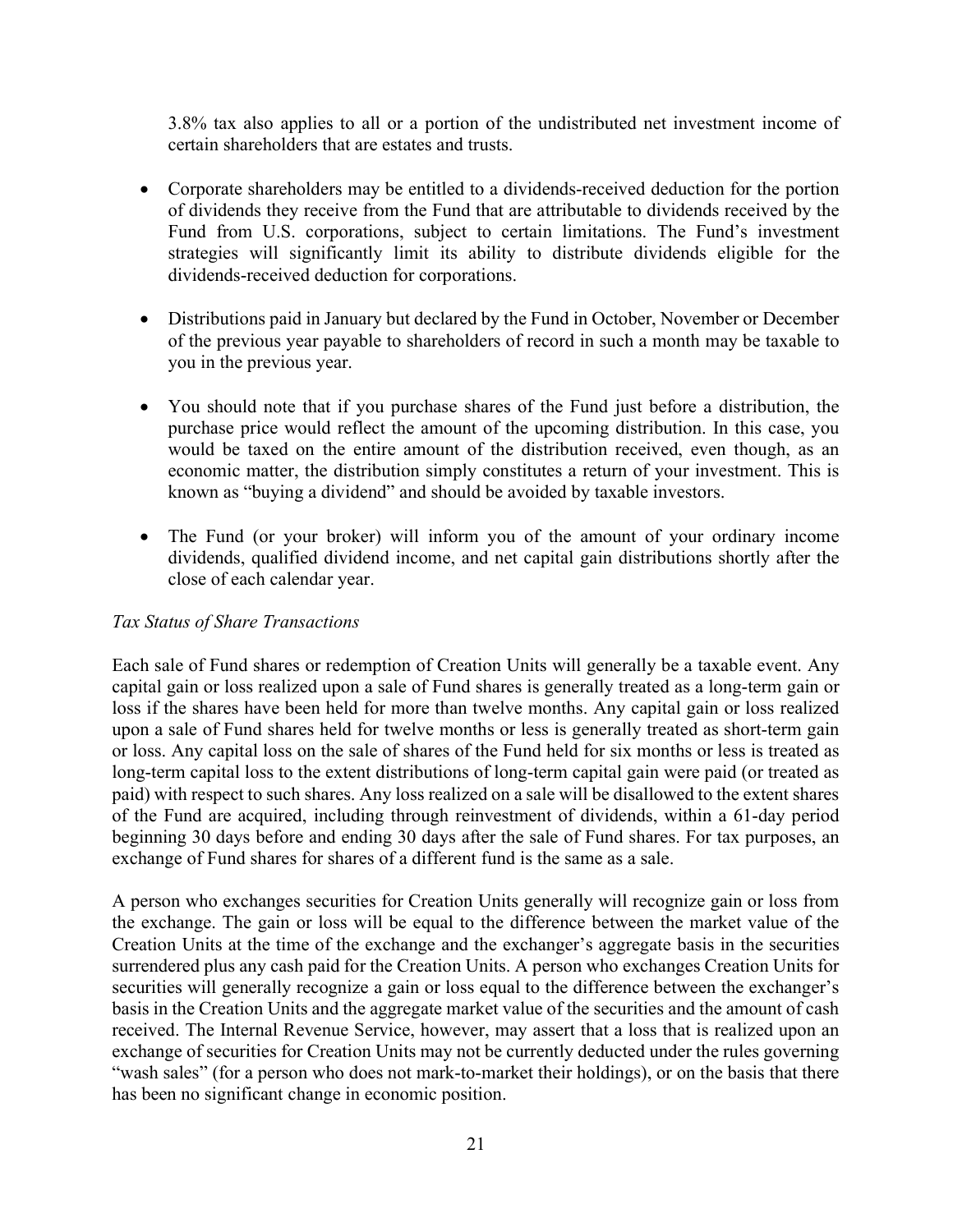The Fund may include cash when paying the redemption price for Creation Units in addition to, or in place of, the delivery of a basket of securities. The Fund may be required to sell portfolio securities in order to obtain the cash needed to distribute redemption proceeds. This may cause the Fund to recognize investment income and/or capital gains or losses that it might not have recognized if it had completely satisfied the redemption in-kind. As a result, the Fund may be less tax efficient if it includes such a cash payment than if the in-kind redemption process was used.

## Foreign Taxes

To the extent the Fund invests in foreign securities, it may be subject to foreign withholding taxes with respect to dividends or interest the Fund received from sources in foreign countries. If more than 50% of the total assets of the Fund consist of foreign securities, the Fund will be eligible to elect to treat some of those taxes as a distribution to shareholders, which would allow shareholders to offset some of their U.S. federal income tax. The Fund (or your broker) will notify you if it makes the aforementioned election and provide you with the information necessary to reflect foreign taxes paid on your income tax return.

### Non-U.S. Investors

If you are a nonresident alien individual or a foreign corporation, trust or estate, (i) the Fund's ordinary income dividends will generally be subject to a 30% U.S. withholding tax, unless a lower treaty rate applies but (ii) gains from the sale or other disposition of shares of the Fund generally are not subject to U.S. taxation, unless you are a nonresident alien individual who is physically present in the U.S. for 183 days or more per year. The Fund may, under certain circumstances, report all or a portion of a dividend as an "interest-related dividend" or a "short-term capital gain dividend," which would generally be exempt from this 30% U.S. withholding tax, provided certain other requirements are met. Different tax consequences may result if you are a foreign shareholder engaged in a trade or business within the United States or if you are a foreign shareholder entitled to claim the benefits of a tax treaty.

#### Backup Withholding

The Fund (or financial intermediaries, such as brokers, through which shareholders own Fund shares) generally is required to withhold and to remit to the U.S. Treasury a percentage of the taxable distributions and the sale or redemption proceeds paid to any shareholder who fails to properly furnish a correct taxpayer identification number, who has under-reported dividend or interest income, or who fails to certify that he, she or it is not subject to such withholding.

The foregoing discussion summarizes some of the consequences under current U.S. federal income tax law of an investment in the Fund. It is not a substitute for personal tax advice. Consult your personal tax advisor about the potential tax consequences of an investment in the Fund under all applicable tax laws.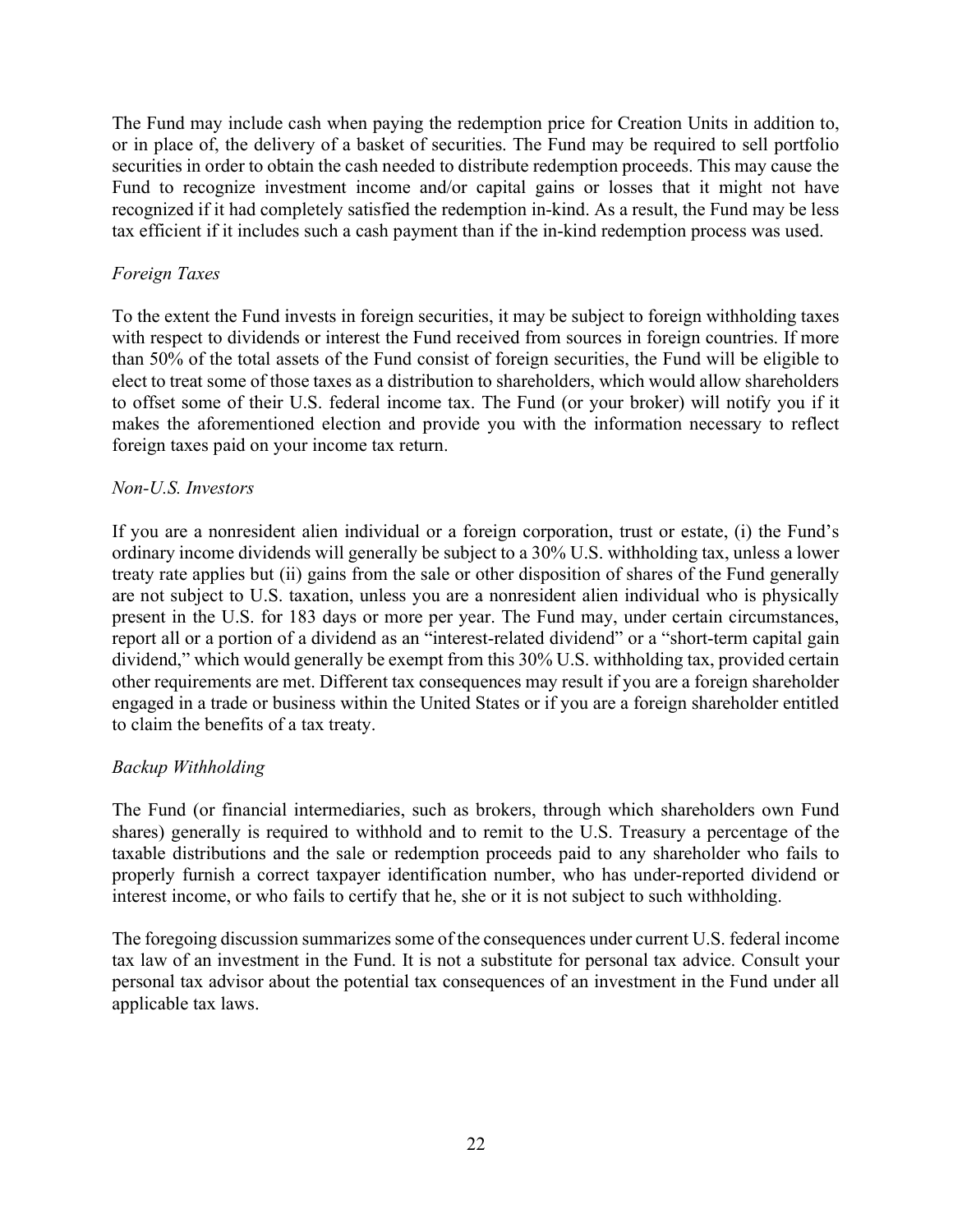## Additional Information

#### Investments by Other Registered Investment Companies

For purposes of the 1940 Act, the Fund is treated as a registered investment company. Section 12(d)(1) of the 1940 Act restricts investments by investment companies in the securities of other investment companies, including shares of the Fund. The SEC has issued an exemptive order on which the Trust relies permitting registered investment companies to invest in exchange-traded funds offered by the Trust, including the Fund, beyond the limits of Section 12(d)(1) subject to certain terms and conditions, including that such registered investment companies enter into an agreement with the Trust. The SEC recently adopted changes to the regulatory framework for fund of funds arrangements and, as a result, the Trust's exemptive order will be rescinded by the SEC on January 19, 2022. However, effective January 19, 2021, new Rule 12d1-4 permits other investment companies to invest in the Fund beyond the limits in Section 12(d)(1), subject to similar conditions.

### Continuous Offering

The method by which Creation Units are purchased and traded may raise certain issues under applicable securities laws. Because new Creation Units are issued and sold by the Fund on an ongoing basis, at any point a "distribution," as such term is used in the Securities Act of 1933 (the "Securities Act"), may occur. Broker-dealers and other persons are cautioned that some activities on their part may, depending on the circumstances, result in their being deemed participants in a distribution in a manner which could render them statutory underwriters and subject them to the Prospectus delivery and liability provisions of the Securities Act.

For example, a broker-dealer firm or its client may be deemed a statutory underwriter if it takes Creation Units after placing an order with the Fund's distributor, breaks them down into individual shares of the Fund, and sells such shares directly to customers, or if it chooses to couple the creation of a supply of new shares with an active selling effort involving solicitation of secondary market demand for shares of the Fund. A determination of whether one is an underwriter for purposes of the Securities Act must take into account all the facts and circumstances pertaining to the activities of the broker-dealer or its client in the particular case, and the examples mentioned above should not be considered a complete description of all the activities that could lead to categorization as an underwriter.

Broker-dealer firms should also note that dealers who are not "underwriters" but are effecting transactions in shares of the Fund, whether or not participating in the distribution of such shares, are generally required to deliver a prospectus. This is because the prospectus delivery exemption in Section  $4(a)(3)$  of the Securities Act is not available with respect to such transactions as a result of Section 24(d) of the 1940 Act. As a result, broker dealer-firms should note that dealers who are not underwriters but are participating in a distribution (as contrasted with ordinary secondary market transactions) and thus dealing with shares of the Fund that are part of an "unsold allotment" within the meaning of Section  $4(a)(3)(C)$  of the Securities Act would be unable to take advantage of the prospectus delivery exemption provided by Section 4(a)(3) of the Securities Act. Firms that incur a prospectus delivery obligation with respect to shares of the Fund are reminded that under Rule 153 under the Securities Act, a prospectus delivery obligation under Section 5(b)(2) of the Securities Act owed to an exchange member in connection with a sale on the Exchange is satisfied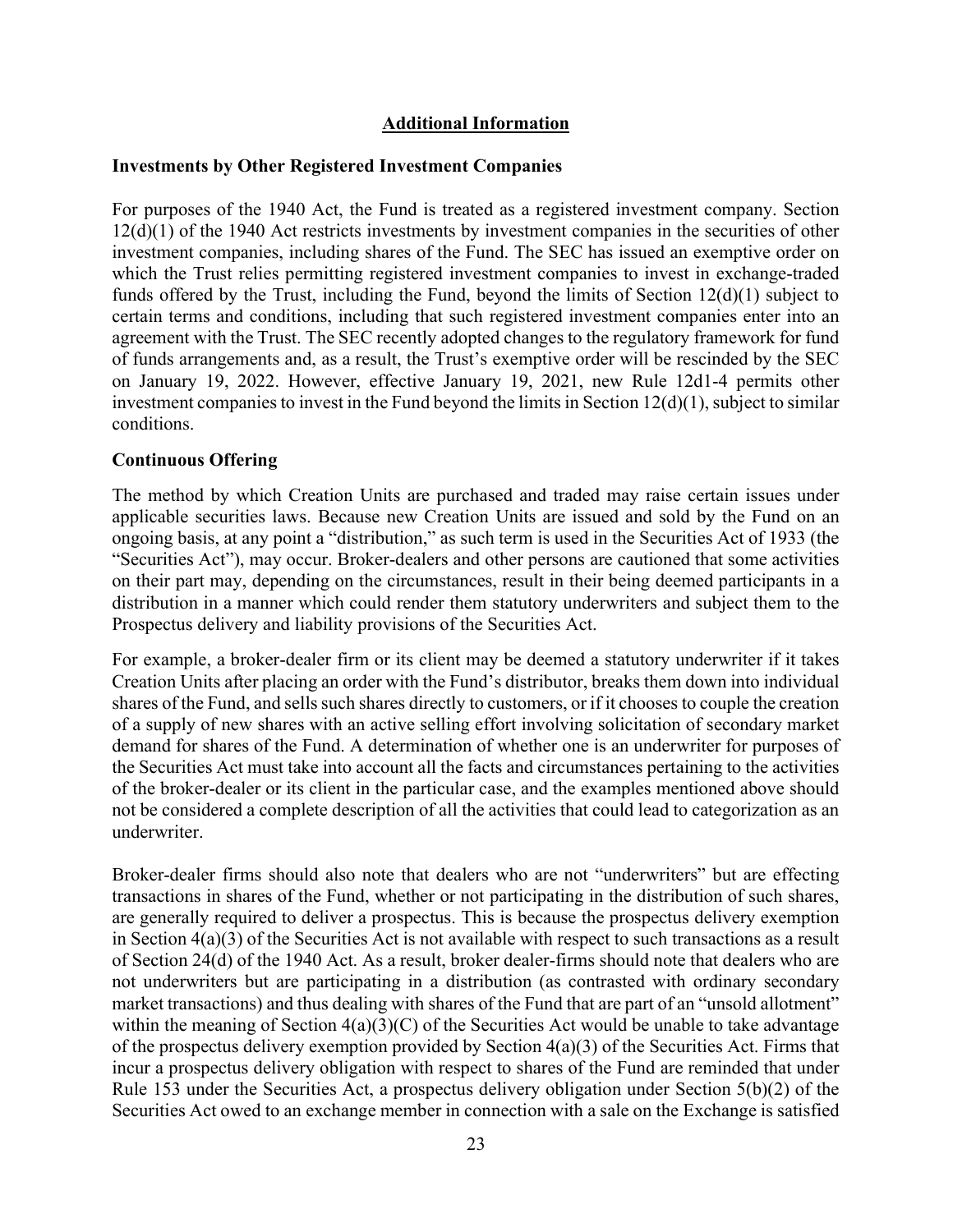by the fact that the Fund's Prospectus is available on the SEC's electronic filing system. The prospectus delivery mechanism provided in Rule 153 is only available with respect to transactions on an exchange.

#### Premium/Discount Information

The Fund is new and therefore does not have any information regarding how often its shares traded on the Exchange at a price above (*i.e.*, at a premium) or below (*i.e.*, at a discount) its NAV. This information will be available, however, at www.dawnglobal.com after the Fund's shares have traded on the Exchange for a full calendar quarter.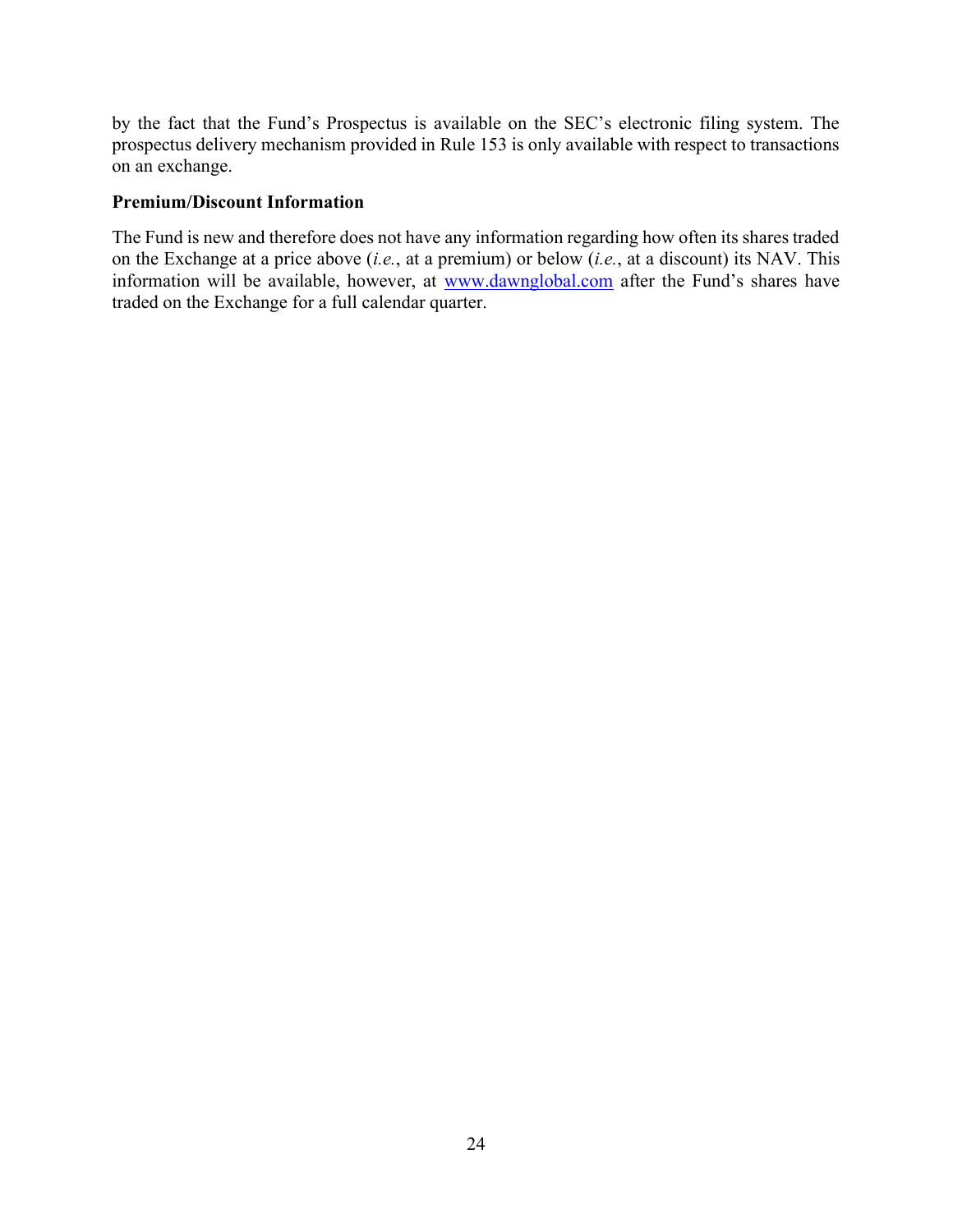# Financial Highlights

No financial highlights information is available for the Fund because it is new and has not commenced operations.